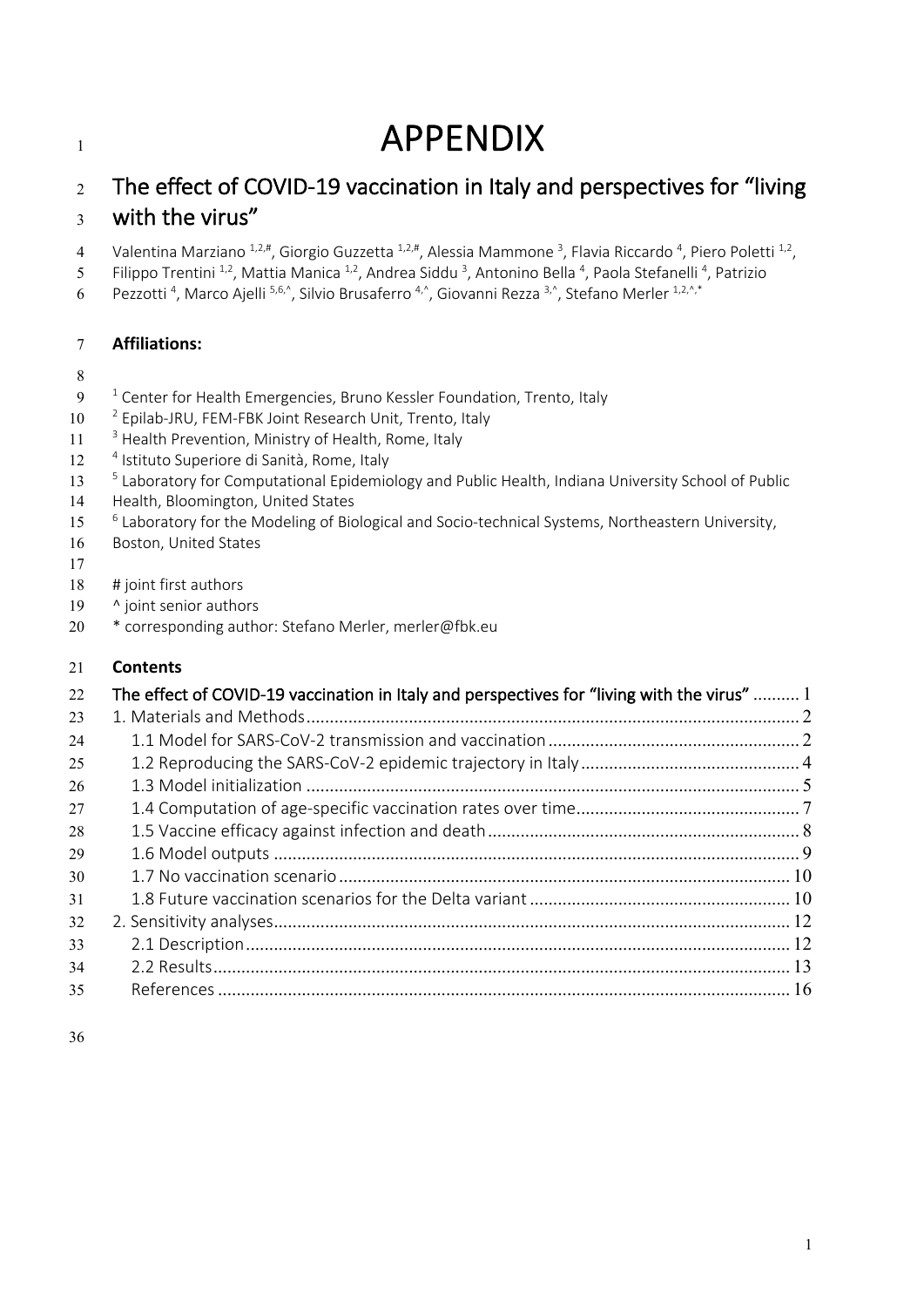## 37 1. Materials and Methods

#### 38 1.1 Model for SARS-CoV-2 transmission and vaccination

39 We developed an age-structured stochastic model for SARS-CoV-2 transmission and vaccination, based on a

- 40 susceptible-infectious-removed-susceptible scheme (SIRS) and adapted from previously published models [1,2].
- 41 Mixing patterns are assumed to be heterogeneous across ages according to an age-specific social contact matrix
- 42 estimated prior to the COVID-19 pandemic [3]. We assume an age-dependent susceptibility to SARS-CoV-2
- 43 infection: lower in children under 15 years of age and higher for the elderly (65+), compared to individuals of 44 working age [4].
- 

45 We simulate a two-dose vaccination campaign. In the baseline analysis, vaccination is assumed to reduce the

46 individuals' susceptibility to SARS-CoV-2 infection and the risk of death. Breakthrough infections (i.e., infections

47 in vaccinated individuals) are assumed to be half as infectious as those in unvaccinated individuals [5,6]. The

48 model accounts for waning of both natural and vaccine-induced protection, where the duration is exponentially 49 distributed (mean: 2 years [7,8]). Specifically, before waning of natural immunity individuals are fully protected

- 50 against infection; while before waning of vaccine protection, vaccine reduces the probability of infection and
- 51 death (with different efficacy estimates for the two endpoints) and the infectiousness of breakthrough
- 52 infections. After waning of either natural or vaccine protection, individuals are considered fully susceptible.
- 53 Alternative durations for natural immunity and vaccine protection are explored as sensitivity analyses (1 year
- 54 and 10 years), as well as the case of a vaccine not reducing infectiousness (see Section 2.1). Immunity gained
- 55 after experiencing both vaccination and infection (independently of the order) is assumed not to wane over the
- 56 time scale of our simulations.
- 57 The baseline model is described by the following system of differential equations (summarized by the schematic 58 representation in Figure S1):

$$
S'_{a,c}(t) = -\lambda_a(t)S_{a,c}(t) - \alpha_{a,c}(t)S_{a,c}(t) + v_N R_{a,c}(t)
$$
\n
$$
I'_{a,c}(t) = \lambda_a(t)S_{a,c}(t) - \gamma I_{a,c}(t) - \alpha_{a,c}(t)I_{a,c}(t)
$$
\n
$$
R'_{a,c}(t) = \gamma I_{a,c}(t) - \alpha_{a,c}(t)R_{a,c}(t) - v_N R_{a,c}(t)
$$
\n
$$
U'_{a,c}(t) = \alpha_{a,c}(t)(I_{a,c}(t) + R_{a,c}(t))
$$
\n
$$
V'_{1,a,c}(t) = \alpha_{a,c}(t)S_{a,c}(t) - (1 - VE_{1,a}^{inf})\lambda_a(t)V_{1,a,c} - \omega_0 V_{1,a,c}(t)
$$
\n
$$
V'_{2,a,c}(t) = \omega_0 V_{1,a,c}(t) - (1 - VE_{2,a}^{inf})\lambda_a(t)V_{2,a,c} - \omega_1 V_{2,a,c}(t)
$$
\n
$$
V'_{3,a,c}(t) = \omega_1 V_{2,a,c}(t) - (1 - VE_{3,a}^{inf})\lambda_a(t)V_{3,a,c} - \omega_2 V_{3,a,c}(t)
$$
\n
$$
V'_{4,a,c}(t) = \omega_2 V_{3,a,c}(t) - (1 - VE_{4,a}^{inf})\lambda_a(t)V_{4,a,c} - v_V V_{4,a,c}(t)
$$
\n
$$
V'_{5,a,c}(t) = v_V V_{4,a,c}(t) - (1 - VE_{5,a}^{inf})\lambda_a(t)V_{5,a,c}(t)
$$
\n
$$
V''_{5,a,c}(t) = \gamma V'_{4,a,c}(t) - (1 - VE_{5,a}^{inf})V_{3,a,c} + (1 - VE_{4,a}^{inf})V_{4,a,c} + (1 - VE_{5,a}^{inf})V_{5,a,c}(t) - \gamma V'_{a,c}(t)
$$
\n
$$
R_{a,c}^{V'}(t) = \gamma V'_{a,c}(t)
$$

#### 60 where:

- 61 the population class {a,c} represents individuals in age group a and in underlying conditions status c 62 ("with" or "without"); •  $S_{a,c}$  represents the number of unvaccinated individuals in the population class {a,c} who are fully susceptible to SARS-CoV-2 infection: susceptible to SARS-CoV-2 infection; 65 • I<sub>ac</sub> represents the number of infectious unvaccinated individuals in the population class {a,c}.  $\bullet$  R<sub>a,c</sub> represents the number of unvaccinated individuals in the population class {a,c} who recovered from infection. from infection. 68 • U<sub>ac</sub> represents the number of individuals in the population class {a,c} who are vaccinated despite 69 having already experienced SARS-CoV-2 infection. 70 •  $V_{1,a,c}$ ;  $V_{2,a,c}$ ;  $V_{3,a,c}$ ;  $V_{4,a,c}$  and  $V_{5,a,c}$  represent the number of vaccinated individuals at different stages of 71 **protection.** In particular, 72 1)  $V_{1,a,c}$  denotes individuals in the population class {a,c} vaccinated with the first dose, for whom 73 the first dose is not effective yet.
- 74 2)  $V_{2,a,c}$  denotes individuals in the population class {a,c} vaccinated with the first dose, for whom the first dose is effective. the first dose is effective.
- 76 3)  $V_{3,a,c}$  denotes individuals in the population class {a,c} vaccinated with the second dose for whom the second dose is not effective vet. whom the second dose is not effective yet.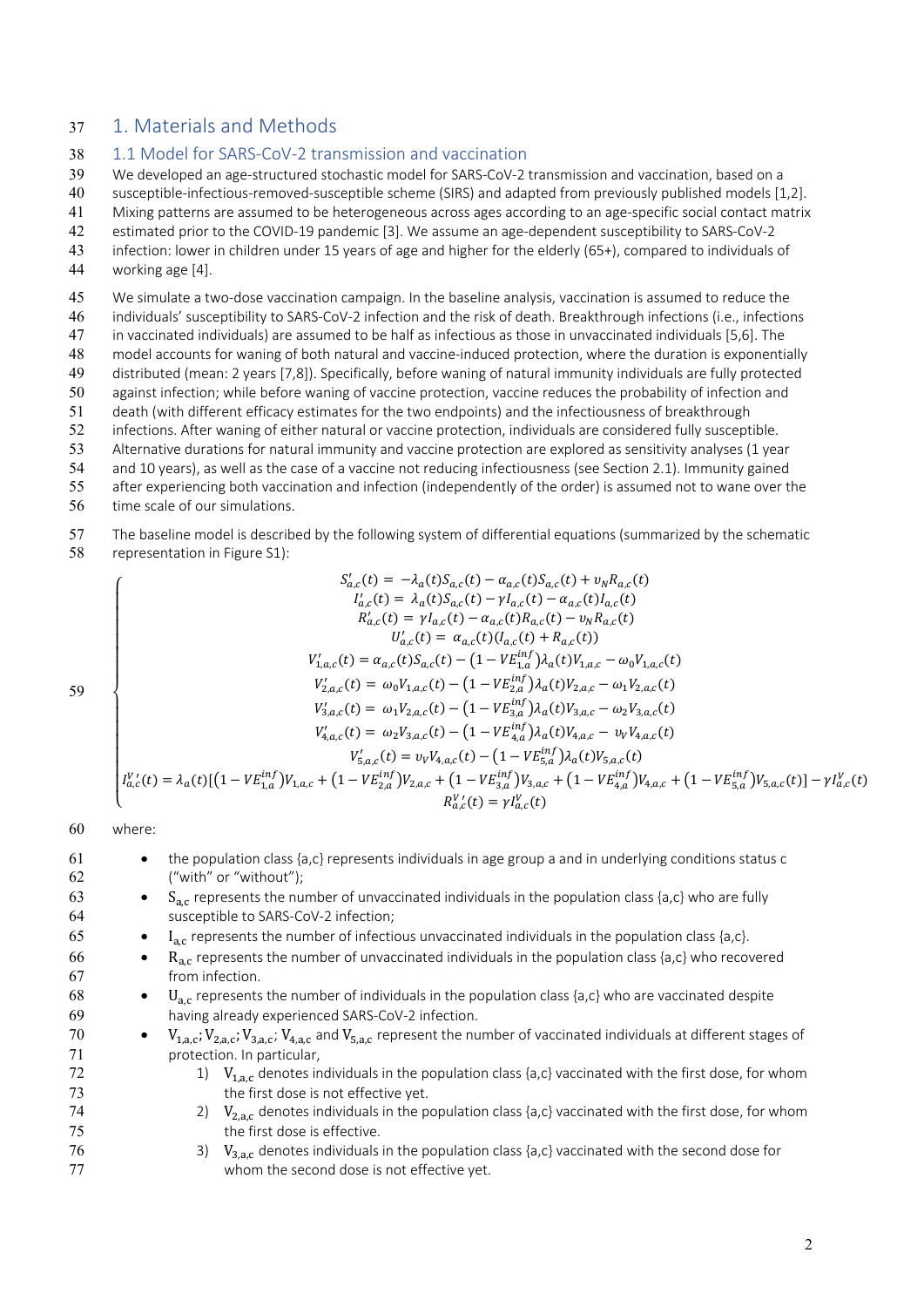- 78 4)  $V_{4,a,c}$  denotes individuals in the population class {a,c} vaccinated with the second dose for whom the second dose is effective. whom the second dose is effective.
- 80 5)  $V_{5,a,c}$  denotes individuals in the population class {a,c} vaccinated with the second dose for whom vaccine protection has waned. whom vaccine protection has waned.
- 82 I<sub>ac</sub> represents the number of infectious individuals in the population class {a,c} among those who have 83 **already received at least one vaccine dose.**
- 84 R<sub>a,c</sub> represents the number of individuals in the population class {a,c} who recovered from an infection 85 contracted after having received at least one vaccine dose.



86<br>87  $87$  Figure S1. Schematic representation of the baseline model. Red compartments represent unvaccinated individuals and  $88$  therefore eligible for vaccination; blue compartments represent vaccinated individuals. Model pa 88 therefore eligible for vaccination; blue compartments represent vaccinated individuals. Model parameters include: the time-<br>89 and age-dependent force of infection  $\lambda_1(t)$ : the recovery rate from infection (y): the du 89 and age-dependent force of infection  $λ_a(t)$ ; the recovery rate from infection (γ); the duration of immunity after infection 90 (1/ $ν_b$ ); the time-, age- and group-dependent vaccination rate  $α_a$ , (t); the average inte (1/ $v_R$ ); the time-, age- and group-dependent vaccination rate  $\alpha_{a,c}(t)$ ; the average interval between administration of the first dose and full protection by the first dose and full protection by the first dose and ful 91 first dose and full protection by the first dose (1/ω<sub>1</sub>); the average interval between full protection of the first dose and full protection of the second dose and full protection of the second dose and full and tull 92 administration of the second dose  $(1/\omega_2)$ ; the average interval between administration of the second dose and full<br>93 protection of the 2<sup>nd</sup> dose  $(1/\omega_2)$ ; the average duration of vaccine protection after administr 93 protection of the 2<sup>nd</sup> dose (1/ω<sub>3</sub>); the average duration of vaccine protection after administration of the second dose<br>94 (1/ $v_v$ ); age-dependent vaccine efficacies against infection in the different stages *i* of v 94 ( $1/v_V$ ); age-dependent vaccine efficacies against infection in the different stages *i* of vaccine protection (i=1,2,3,4,5) are denoted by  $VE_{i,a}^{inf}$ .  $95$  denoted by  $VE^{inf}_{i,a}$  .

96 Susceptible individuals are exposed to a time and age-dependent force of infection  $\lambda_a(t)$  which is defined as:

$$
97\\
$$

$$
\lambda_a(t) = \beta(1 + \theta_{\text{Alpha}})(1 - \varphi) \,\delta(t) r_a \sum_{\tilde{a}} C_{a,\tilde{a}} \, \frac{\sum_c [I_{\tilde{a},c}(t) + \pi I_{\tilde{a},c}^V(t)]}{\sum_c N_{\tilde{a},c}}
$$

98 where:

115 of age group a in an average day.

| 99  | $\beta$ is a scaling factor shaping SARS-CoV-2 transmissibility in the absence of physical distancing                                 |
|-----|---------------------------------------------------------------------------------------------------------------------------------------|
| 100 | restrictions (PDRs) and other non-pharmaceutical interventions (NPIs) such as face masks or hand                                      |
| 101 | hygiene precautions, computed by assuming $R_0 = 3.0$ , as estimated for historical lineages of SARS-CoV-2                            |
| 102 | in Italy [9,10,11].                                                                                                                   |
| 103 | $\theta_{\text{Alpha}}$ is a coefficient representing the transmissibility increase of the Alpha variant with respect to<br>$\bullet$ |
| 104 | historical lineages. We assumed $\theta_{\text{Alpha}} = 0.5$ [12-16].                                                                |
| 105 | $(1 - \varphi)$ is a coefficient representing the reduction in the per-contact transmission probability<br>$\bullet$                  |
| 106 | ascribable to preventive transmission measures such as face masks or hand hygiene precautions. We                                     |
| 107 | assumed $\varphi = 20\%$ [9,10].                                                                                                      |
| 108 | $\delta(t) \in \{0,1\}$ is a scaling factor representing the proportion of pre-pandemic contacts that are active at<br>$\bullet$      |
| 109 | time t.                                                                                                                               |
| 110 | $r_a$ is the relative susceptibility to SARS-CoV-2 infection at age a. We sample susceptibility profiles from<br>$\bullet$            |
| 111 | the posterior distribution estimated in [4], having mean values $r_a$ =0.58 (95%CI 0.34-0.98) under 15                                |
| 112 | years of age; $r_a = 1$ between 15 and 64 years; and $r_a = 1.65$ (95%Cl 1.03-2.65) above 64 years.                                   |
| 113 | $C_{a,a}$ represents the age-group-specific contact matrix, as estimated before the SARS-CoV-2 pandemic<br>$\bullet$                  |
| 114 | [3], whose entries describe the mean numbers of persons in age group ã encountered by an individual                                   |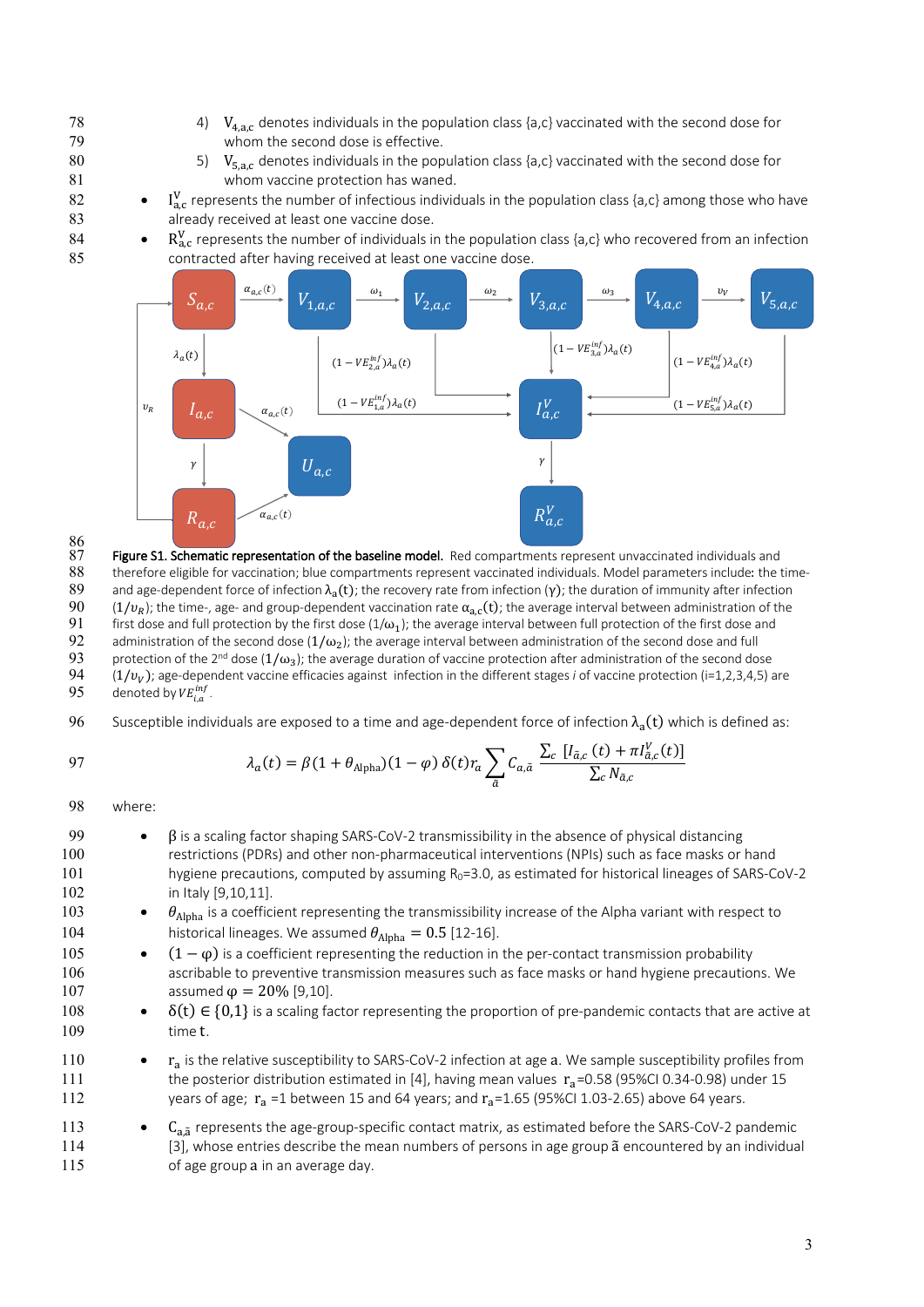- 116 π represents the relative infectiousness of SARS-CoV-2 cases among vaccinated compared to 117 unvaccinated. We assumed  $\pi = 0.5$  [5,6].
- 118 N<sub>3,c</sub> represents the number of individuals in the population class { $\tilde{a}$ ,c}.
- 119 For all infectious compartments, the average duration of infectiousness  $(1/\gamma)$  is set equal to the average
- 120 generation time (6.6 days) [9]. The model described by the system of ordinary differential equations above is
- 121 implemented through a stochastic discrete-time model with a time step  $\tau = \frac{1}{4}day$ .
- 122 At each time *t*, the number of unvaccinated individuals in the population class {a,c} (red compartments in Figure 123 S1) who will receive a first vaccine dose is determined as a fraction  $z_{ac}(t)$  of the corresponding population:

124 
$$
z_{a,c}(t) = \frac{d_{a,c}(t)}{S_{a,c}(t) + l_{a,c}(t) + R_{a,c}(t)}
$$

- 125 where  $d_{a,c}(t)$  represents the number of first vaccine doses administered to individuals of the population class 126  $\{a,c\}$  at time t. The value of  $d_{a,c}(t)$  is inferred from data on the daily number of first doses administered by age 127 group in Italy between the start of vaccination (December 27, 2020) and the end of the simulated period (June 128 30, 2021) [17]. Details are reported in Section 1.4.
- 129 The vaccination rate  $\alpha_{a,c}(t)$  associated to the probability  $z_{a,c}(t)$  in the differential equations model can be
- 130 computed trough the following equation
- 131  $z_{a,c}(t) = 1 e^{-\alpha a_c(t)\tau}$
- 132 We assume that the first dose becomes effective on average after  $1/\omega_1 = 14$  days from its administration [18],
- 133 that the second dose is administered on average 42 days after the first dose (i.e.  $1/\omega_1 + 1/\omega_2 = 42$  days and
- $134 \quad 1/\omega_2 = 28$  days) [19,20], and that the 2<sup>nd</sup> dose becomes effective after  $1/\omega_3 = 7$  days from its administration 135 [18]. In the baseline analysis, we assume that the protection gained after both infection and completion of the
- 136 vaccination schedule lasts on average two years, i.e.  $1/v_R = 1/v_V = 730$  days [7,8].
- 137 Vaccinated individuals V<sub>i.a.c</sub> at any stage of protection *i* can develop breakthrough infection with a susceptibility 138 reduced by a factor  $1 - VE_{i,a}^{inf}$ , where  $VE_{i,a}^{inf}$  represents the age-specific vaccine efficacy associated to the *i-th*
- 139 stage of protection. We assume that the vaccine efficacy is the same in individuals with and without
- 140 comorbidities. Vaccinated individuals for whom vaccine protection has waned ( $V_{5,a,c}$ ) are fully susceptible to
- 141 infection as unvaccinated individuals (i.e.  $VE_{5,a}^{inf} = 0$  for all ages *a*). Details on the age-specific vaccine efficacy 142 against infection are reported in Section 1.5.
- 143

#### 144 1.2 Reproducing the SARS-CoV-2 epidemic trajectory in Italy

145 The reproduction number associated to the dynamical system considered can be computed as the dominant 146 eigenvalue of the Next Generation Matrix (NGM) [21,22,23], defined as:

147 
$$
NGM = \frac{\beta(1+\theta_{\text{Alpha}})(1-\varphi)\,\delta(t)}{\gamma} \begin{pmatrix} B_{a,\tilde{a}}^{V_{0,I}V_{0}} & B_{a,\tilde{a}}^{V_{0,I}V_{1}} & B_{a,\tilde{a}}^{V_{0,I}V_{2}} & B_{a,\tilde{a}}^{V_{0,I}V_{3}} & B_{a,\tilde{a}}^{V_{0,I}V_{4}} & B_{a,\tilde{a}}^{V_{0,I}V_{5}} \\ B_{a,\tilde{a}}^{V_{1,I}V_{0}} & B_{a,\tilde{a}}^{V_{1,I}V_{1}} & B_{a,\tilde{a}}^{V_{1,I}V_{2}} & B_{a,\tilde{a}}^{V_{1,I}V_{3}} & B_{a,\tilde{a}}^{V_{1,I}V_{4}} & B_{a,\tilde{a}}^{V_{1,I}V_{5}} \\ B_{a,\tilde{a}}^{V_{2,I}V_{0}} & B_{a,\tilde{a}}^{V_{2,I}V_{1}} & B_{a,\tilde{a}}^{V_{2,I}V_{2}} & B_{a,\tilde{a}}^{V_{1,I}V_{3}} & B_{a,\tilde{a}}^{V_{1,I}V_{4}} & B_{a,\tilde{a}}^{V_{2,I}V_{5}} \\ B_{a,\tilde{a}}^{V_{3,I}V_{0}} & B_{a,\tilde{a}}^{V_{3,I}V_{1}} & B_{a,\tilde{a}}^{V_{3,I}V_{2}} & B_{a,\tilde{a}}^{V_{3,I}V_{3}} & B_{a,\tilde{a}}^{V_{3,I}V_{4}} & B_{a,\tilde{a}}^{V_{3,I}V_{5}} \\ B_{a,\tilde{a}}^{V_{4,I}V_{0}} & B_{a,\tilde{a}}^{V_{4,I}V_{1}} & B_{a,\tilde{a}}^{V_{4,I}V_{2}} & B_{a,\tilde{a}}^{V_{4,I}V_{3}} & B_{a,\tilde{a}}^{V_{4,I}V_{4}} & B_{a,\tilde{a}}^{V_{4,I}V_{5}} \\ B_{a,\tilde{a}}^{V_{5,I}V_{0}} & B_{a,\tilde{a}}^{V_{5,I}V_{1}} & B_{a,\tilde{a}}^{V_{5,I}V_{3}} & B_{a,\tilde{a}}^{V_{5,I}V_{4}} & B_{a,\tilde{a}}^{V_{5,I}V_{5}} \end{pmatrix} (1)
$$

- 149 Each block  $B_{a,\tilde{a}}^{V_i,IV_j}$  describes the contribution to the transmission of age-specific interactions between
- 150 susceptible individuals in compartment  $V_i$  and infectious individuals in the compartment  $IV_i$ , where  $IV_i = I$  for
- 151 j=0, while IV<sub>i</sub> represents individuals infected in the j-stage of vaccine protection for  $\vert$ >0. For simplicity, we
- 152 denote here the class of unvaccinated individuals with  $V_0$ , while  $V_1$ ,  $V_2$ ,  $V_3$ ,  $V_4$  and  $V_5$  denote vaccinated
- 153 individuals in the different stages of vaccine protection.
- 154 Specifically, the explicit computation of the NGM starting from model equations yields: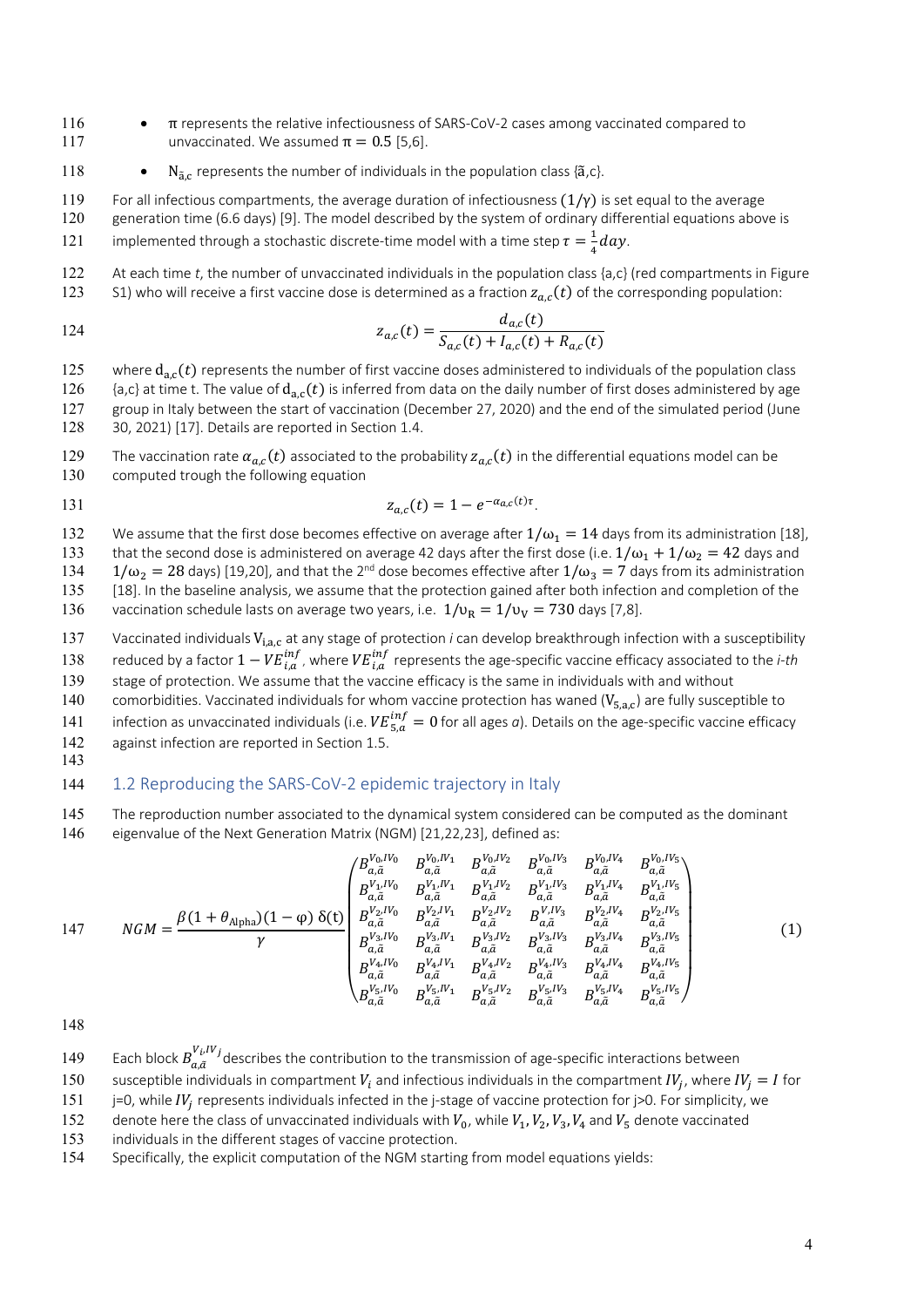$$
155\,
$$

$$
B_{a,\tilde a}^{V_i,IVj} = r_a C_{a,\tilde a} \left[ 1 - VE_{i,a}^{inf} \right] \chi_{IV_j} \frac{{}^{N^{\prime} j}_{\tilde a}(t)}{N_{\tilde a}}
$$

156 where:

- 157  $VE^{inf}_{i,a}$  is the vaccine efficacy against infection for individuals of age  $a$  with vaccination status  $V_i$  (with 158  $VE_{0,a}^{inf} = 0$  by definition).
- 159  $\bullet$   $\chi_{IV_i}$  is the relative infectiousness of SARS-CoV-2 cases among vaccinated compared to unvaccinated 160 (equal to  $\pi$  for vaccinated compartments, and 1 for the unvaccinated).
- 161  $N_{\tilde{a}}^{V_j}(t)$  is the number of individuals of age  $\tilde{a}$  with vaccination status  $V_j$  at time  $t$
- 162  $N_{\tilde{a}}$  represents the total population of age  $\tilde{a}$ .
- 163 The distribution of the scaling factor shaping SARS-CoV-2 transmissibility for historical lineages ( $\beta$ ) under full 164 resumption of pre-pandemic contacts ( $\delta(t) = 1$ ) and in the absence of preventive measures ( $\varphi = 0$ ), can be 165 computed analytically from Equation 1 given the distribution of the age-specific susceptibility profile  $(r_a)$ , the 166 distribution of the bootstrapped contact matrix (C<sub>a,ã</sub>), the value of γ, the value of  $\theta_{Alpha}$ , and assuming R<sub>0</sub> = 3.0, 167 as estimated in Italy in the early phase of the pandemic [9,10].
- 168 To reproduce the epidemic trajectory observed in Italy between January and June 2021 we use Equation 1 to
- 169 recalibrate at each time step ( $\tau = \frac{1}{4}day$ ) the value of  $\delta(t)$ . In particular, the selected value of  $\delta(t)$  will be the
- 170 one that will make the model's reproduction number (recomputed after updating the  $N_{\tilde{a}}^{V_j}(t)$  to current state
- 171 variables of the model) match the corresponding value of the net reproduction number as estimated on the
- 172 same day from epidemic curves collected by the national integrated surveillance system [10,24] (reported in
- 173 Figure S2).



- 174 Figure S2. Estimates of the net reproduction number Rt the net reproduction number as obtained from epidemic curves 175 collected by the National Integrated Surveillance System [24]
- 176 Results discussed in the main text and in the following sections were obtained by running 300 simulations,
- 177 sampling at each run a different value from the joint distribution of the transmission coefficient  $\beta$ , the 178 bootstrapped contact matrices  $C_{a\tilde{a}}$  and the relative susceptibility by age  $r_a$ .
- 179
- 180 1.3 Model initialization
- 181 The model is used to simulate SARS-CoV-2 infection and vaccination dynamics in Italy between the start of the
- 182 vaccination campaign (December 27, 2020) and June 30, 2021.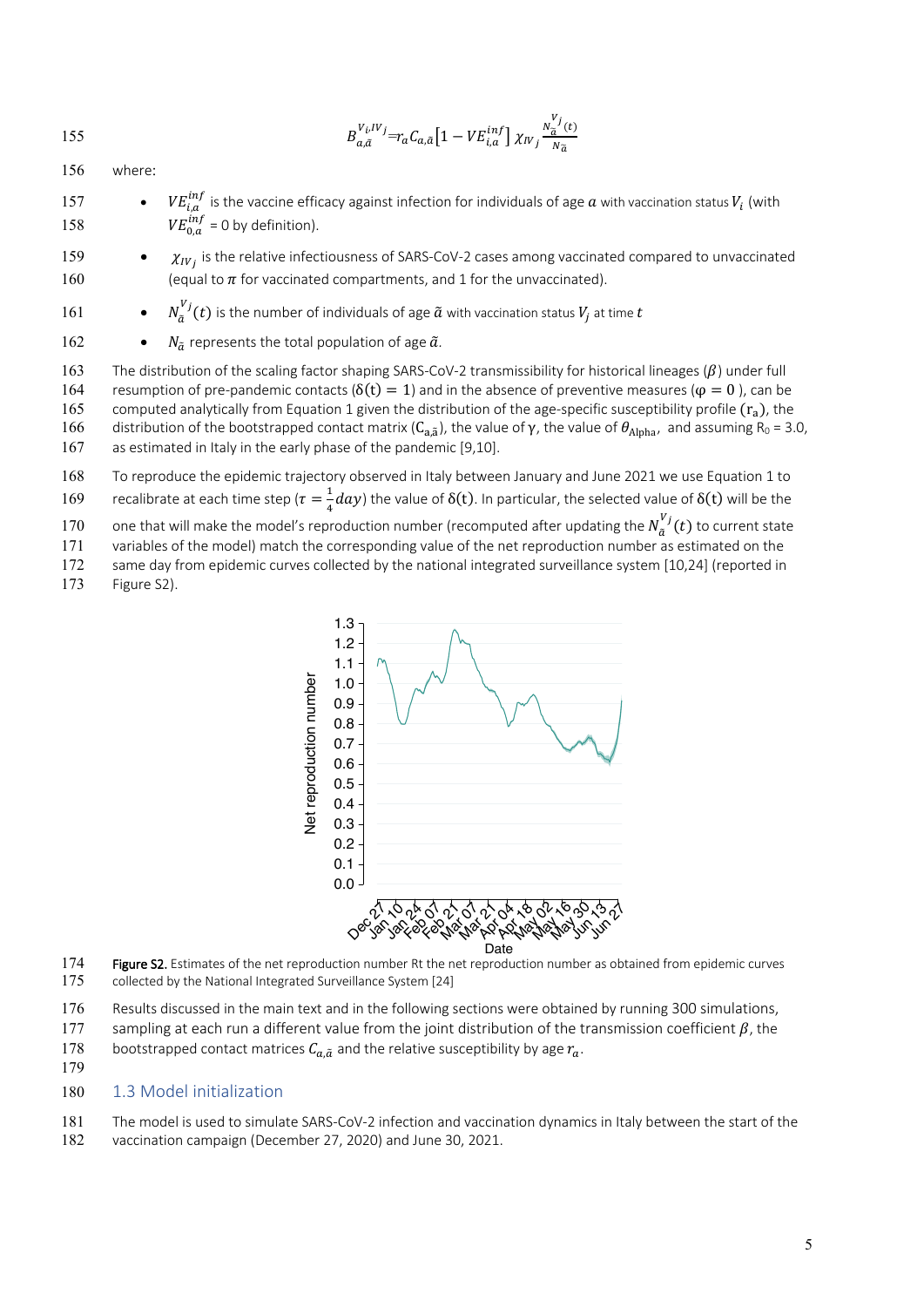- The population by age was initialized according to the Italian age structure in 2020 [25] and statistics on
- underlying conditions, among which chronic respiratory disease, cardio-cerebrovascular disease, hypertension
- and diabetes [26] (Figure S3).
- 



Age group (years)



- 189 Fraction of initially immune individuals. The spread of SARS-CoV-2 in Italy throughout 2020 has been
- characterized by marked regional heterogeneities and estimates for the fraction of immune population in Italy
- by the end of December 2020 are not available. We considered three different Italian regions, that are
- representative of different levels of SARS-CoV-2 circulation:
- 193 Lombardy, the first and hardest hit region in 2020;
- 194 Lazio, characterized by an intermediate circulation of SARS-CoV-2 in 2020;
- 195 Campania, characterized by low circulation of SARS-CoV-2 in 2020.
- For each region, we adapted a previously published model [1] to obtain estimates of the age-specific fraction of individuals infected with SARS-CoV-2 by December 27, 2020. Estimates obtained for Lazio were used to initialize the fraction of recovered population at the national level in the baseline analysis ("intermediate" immunity scenario), and those obtained for the two other regions were used in sensitivity analyses ("low" immunity: Campania; "high" immunity: Lombardy). For the baseline analysis (intermediate scenario), we obtained that about 16% of the overall population was infected with SARS-CoV-2 prior to the introduction of vaccination (Figure S4), while for the low and high immunity scenarios these fractions are 9% and 23%, respectively (Figure
- S5).
- 204 Under the assumption of natural immunity lasting on average  $1/v_R$ , we estimated the proportion f of recovered individuals that would have lost natural immunity by December 27, 2020. To this aim, we consider the time series of daily SARS-CoV-2 cases notified in Italy throughout 2020 [27] and, for each individual case *i* notified on day *t*, we determined if his/her natural immunity has waned by sampling the duration from an exponential
- 208 distribution with average  $1/v_R$ .
- Assuming a baseline average value for the duration of natural immunity of 2 years, we obtained that a fraction
- *f*=8.9% of individuals recovered from SARS-CoV-2 by the end of 2020 may have lost natural immunity by that 211 time (light blue in Figure S4-S5).
-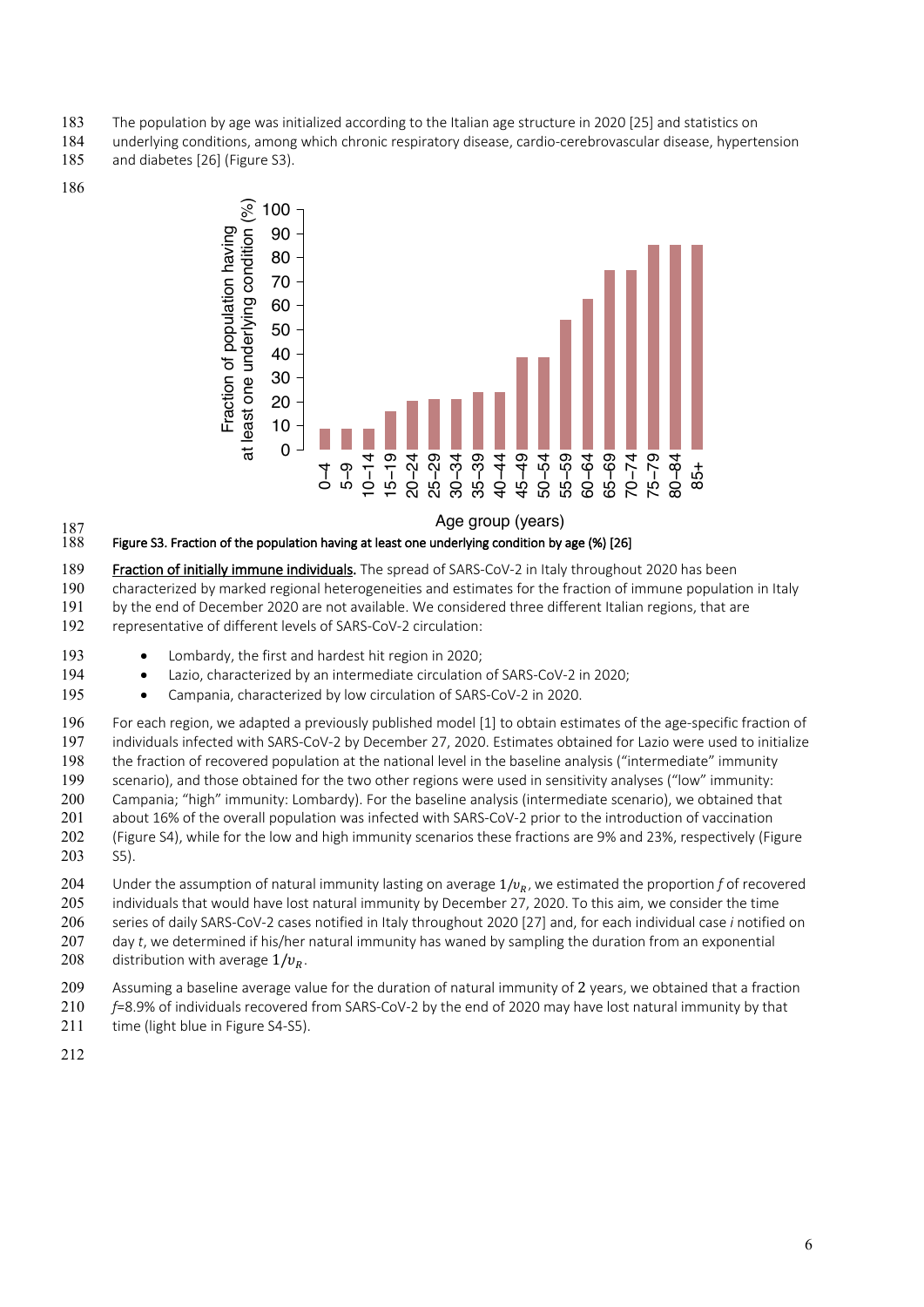

213 Figure S4. Intermediate immunity scenario. Overall and age-specific fraction of population with natural immunity to SARS-CoV-2 in the intermediate immunity scenario at the beginning of the vaccination campaign [1].





219 Figure S5. Low and high immunity scenarios. Left: Overall and age-specific fraction of population with natural immunity to SARS-CoV-2 in the low immunity scenario at the beginning of the vaccination campaign [1]. Right: The same as left, but for 221 the high immunity scenario. 

223 Initially infectious individuals. The number of infected individuals at the beginning of simulations (December 27, 2020) was determined in such a way to match the average daily number of notified cases reported in the week 225 of simulations start (around 15,000) [27]. The reporting rate  $\rho$  for SARS-CoV-2 infections at the end of 2020 was estimated as

## 227  $\rho = \varepsilon / CFR$

228 where  $\varepsilon$  is the infection fatality ratio estimated for Italy [28] and CFR is the case fatality ratio among SARS-CoV-2 cases reported in the last three weeks of December, assuming a delay between diagnosis and death of about 3

- 230 weeks [29]; thus, CFR= $M/C$  where C is the cumulative number of cases reported in the last 3 weeks of
- December 2020 and M represents the number of deaths reported in the first 3 weeks of January 2021 [30]. The
- resulting value for the reporting rate is 41.2%.

## 233 1.4 Computation of age-specific vaccination rates over time

- The rollout of the two-dose vaccination campaign is modeled using detailed data on the daily age-specific
- number of first doses administered over the considered period [17]. In the model, second doses are assumed to
- 236 be administered to all individuals who have been vaccinated with one dose after an average of 42 days since the
- first dose. As shown in Figure S6, the model well reproduces the observed scale-up of the daily vaccination
- capacity occurred in Italy in the first half of the year 2021. The priority order of the Italian vaccination campaign
- was based on the WHO SAGE roadmap [31, 32] prioritizing high-risk population age segments, i.e. over 80 years
- of age and essential workers (e.g. health care workers and teachers) and then progressively targeting younger
- age groups. In the absence of data regarding the presence or absence of underlying conditions in individuals
- 242 targeted by vaccination, we assumed to distribute the daily doses proportionally to the prevalence of underlying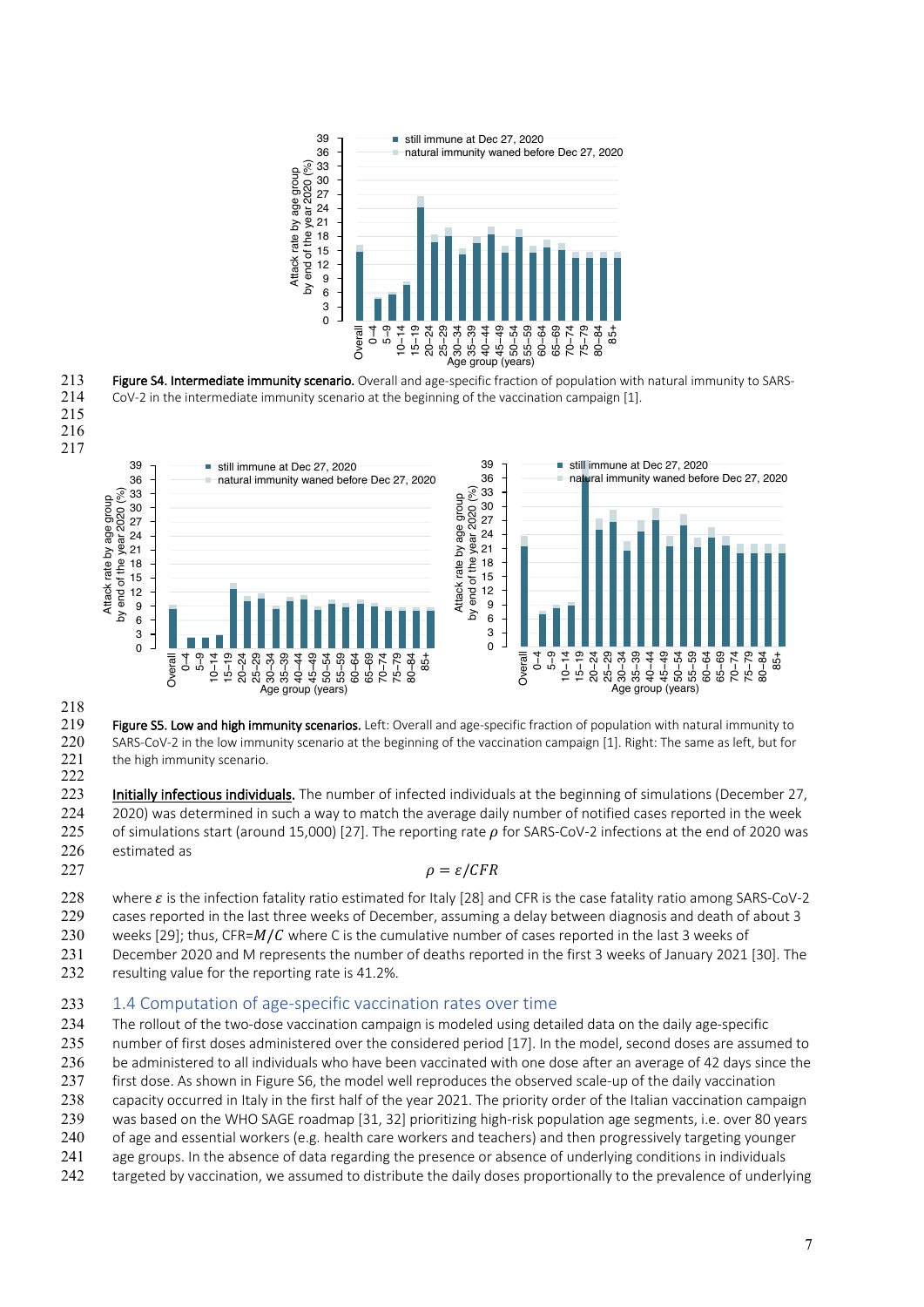- 243 conditions in the age group considered. The evolution of vaccination coverage, by age and overall, as observed 244 in the first half of the year 2021 is shown in Figure S6.
- 
- 245 246
- 247





**249 Figure S6.** Left: daily vaccination capacity in Italy (number of doses per 1,000 population) as observed [17] (grey bars) and as <br>250 estimated by the model (solid line) between December 27, 2020, and June 30, 2021. R 250 estimated by the model (solid line) between December 27, 2020, and June 30, 2021. Right: first dose vaccination coverage<br>251 overall (black dotted line) and by age group (solid lines) as observed in Italy between Decem 251 overall (black dotted line) and by age group (solid lines) as observed in Italy between December 27, 2020, and January 30,<br>252 2021 [17]. 2021 [17].

253

## 254 1.5 Vaccine efficacy against infection and death

255 In the first half of 2021 about 51 million vaccine doses have been administered in Italy, about 71% of which 256 were Pfizer- BioNTech, 17% AstraZeneca, 10% Moderna and 2% Janssen [17].

257 Current evidence suggests an efficacy against infection with the Alpha variant of about 62% after two doses of 258 AstraZeneca [33]. Estimates available for Pfizer-BioNTech suggest an efficacy against infection with Alpha of 259 about 89% after two doses [34]. We inferred the corresponding vaccine efficacies after one dose of vaccine by

260 assuming a 11% relative reduction compared to the efficacy observed after two doses [35, 36] (Table S1).

#### 261 Table S1. Vaccine efficacy against symptomatic and asymptomatic infection

Date

|     |                            |      | 1 DOSE 2 DOSES |
|-----|----------------------------|------|----------------|
|     | Pfizer-BioNTech (mRNA)     | 79%* | 89% [34]       |
|     | AstraZeneca (viral vector) | 55%* | 62% [33]       |
| 262 | *inferred                  |      |                |
| 263 |                            |      |                |

 Using values reported in Table S1, we estimated an age-specific vaccine efficacy against infection by weighting the efficacy of a specific vaccine type (mRNA vs. viral vectors) by the number of vaccines of that type administered to each age group in the first half of 2021 [17] (Figure S7). We assume for the Moderna vaccine (mRNA type) the same vaccine efficacy of Pfizer-BioNTech and for Janssen (viral vector type) the vaccine same

268 vaccine efficacy of AstraZeneca (Table S1). Obtained age-specific estimates are in good agreement with

269 estimates obtained for Italy [37] and range between 70.6% and 78.8% after the first dose (average 75.5%) and

- 270 between 79.4% and 88.7% after 2 doses (average: 84.9%).
- 271

n 2<br>Jun<br>Jun

Date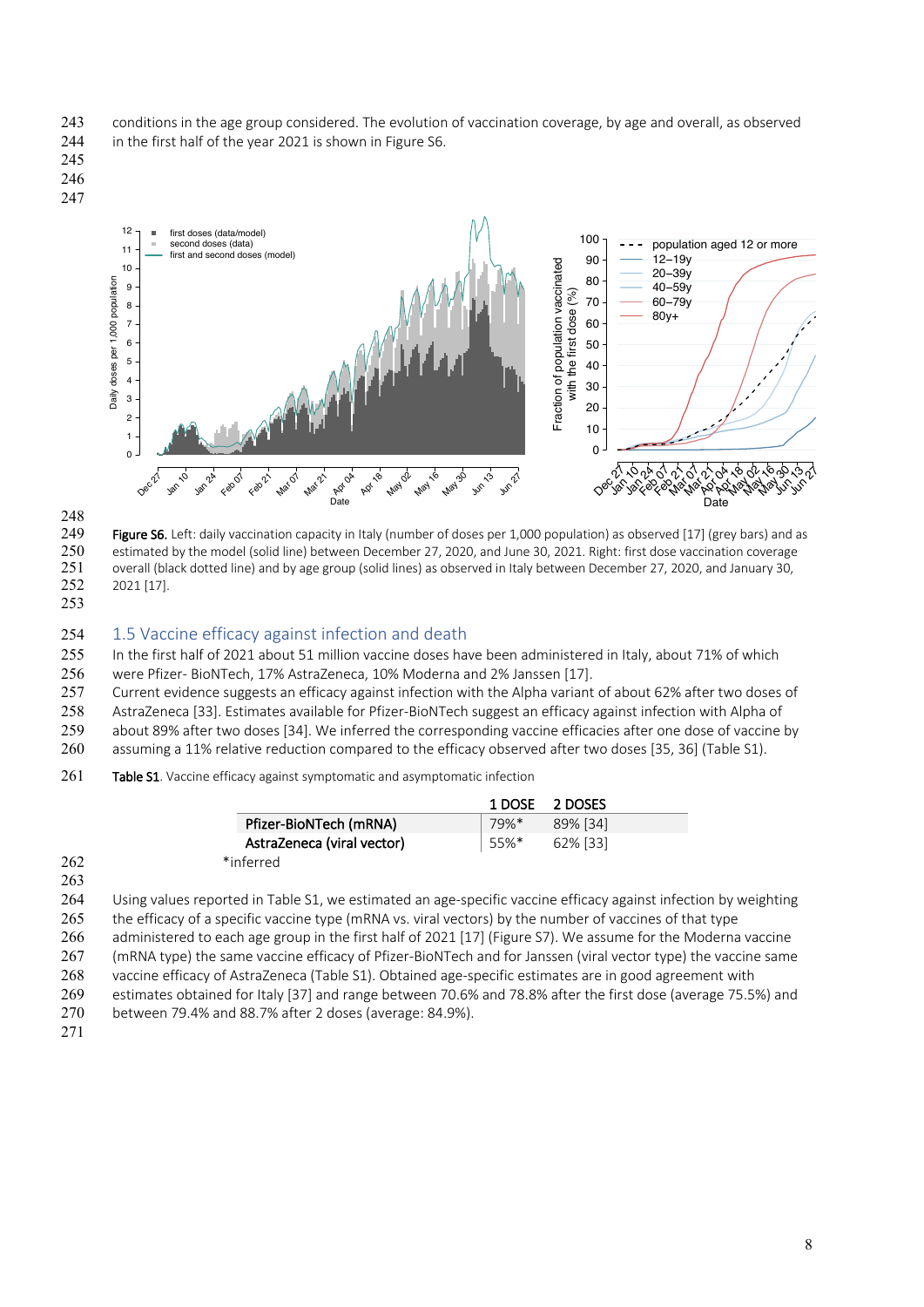

Age group (years)<br>273 **Figure S7.** Left: Age-specific proportion of vaccine doses by vaccine type administered in the first half of 2021. mRNA<br>274 vaccines administered in Italy include Pfizer-BioNTech and Moderna, while v 274 vaccines administered in Italy include Pfizer-BioNTech and Moderna, while viral vector vaccines include AstraZeneca and<br>275 Janssen. Center: Estimated age-specific vaccine efficacy against infection after the first dos Janssen. Center: Estimated age-specific vaccine efficacy against infection after the first dose (%). Right: Estimated age-specific vaccine efficacy against infection after the second dose  $%$ ).

 Available estimates suggest a marked reduction in the risk of death in breakthrough infections: about 80.3% in vaccinated with one dose and about 96.4% in vaccinated with two doses [37]. These values include the reduced risk of SARS-CoV-2 infection in vaccinated compared to unvaccinated. To compute the infection fatality rate in 281 breakthrough infections at different stages of vaccine protection  $V_i$ , we estimate an age-specific scaling

 $\;$  coefficient  $\mu^{V_j}_a$  representing the risk of death given SARS-CoV-2 breakthrough infection in each stage  $V_j$  relative 283 to infection in unvaccinated individuals:

$$
\mu_a^{V_j} = \frac{1 - V E_{j,a}^{\text{inf}}}{1 - V E_j^{\text{death}}}
$$

285 Where  $VE^{death}_j$  is set to 0 for unprotected individuals (j=0, 1, 5), to 80.3% for partially protected individuals (j=2, 286 3), and 96.4 for fully vaccinated individuals (j=4).

## 1.6 Model outputs

- 289 The main model outcomes are the age-specific number of new infections per day in the subpopulation  $i_{a,c}^{V_j}(t)$  for
- 290 each vaccination stage *j* (including the unvaccinated,  $j=0$ ); and the scaling factor  $\delta(t)$  tuning the proportion of
- 291 pre-pandemic contacts necessary reproduce the daily official estimates of Rt.

Additional model outcomes are:

- the number of SARS-CoV-2 confirmed cases between December 27, 2020, and June 30, 2021 and cumulative number of COVID-19 deaths over the same period;
- 295 the immunity profile of the Italian population on June 30, 2021;
- 296 estimates of the effective reproduction number (i.e., under the assumption of  $\delta(t)=1$ ).

 For each model outcome, we report the mean values and 95% confidence intervals across stochastic simulations.

#### SARS-CoV-2 confirmed cases and COVID-19 deaths.

 The daily number of SARS-CoV-2 confirmed cases is obtained from the daily infections by assuming a reporting 303 ratio ( $\rho$ ) of 41.2% (see Section 1.3). The daily number of deaths in each subpopulation {a,c} with vaccination 304 status  $V_i$  is obtained by applying the age-specific infection fatality ratio estimated for each population class ( $\epsilon_{a}$ ) 305 to daily infections, considering a delay of 3 weeks ( $\tau_D$ ) between symptom onset and death [29], and rescaled by<br>306 a factor (1 – *a*) to account for improvement in COVID-19 treatment. Specifically, a factor  $(1 - q)$  to account for improvement in COVID-19 treatment. Specifically,

307 
$$
D_{a,c}^{V_j}(t) = \mu_a^{V_j} (1-q) \epsilon_{a,c} i_{a,c}^{V_j}(t-\tau_D)
$$

 where  $\mu_a^{V_j}$  is the relative risk of death in breakthrough infections, as computed in Section 1.5. To match the cumulative number of deaths detected by the surveillance system over the considered period, we obtain a 310 reduction of mortality  $q$  by 20%.

311 The age-specific IFR for each population class ( $\epsilon_{a,c}$ ) was estimated as: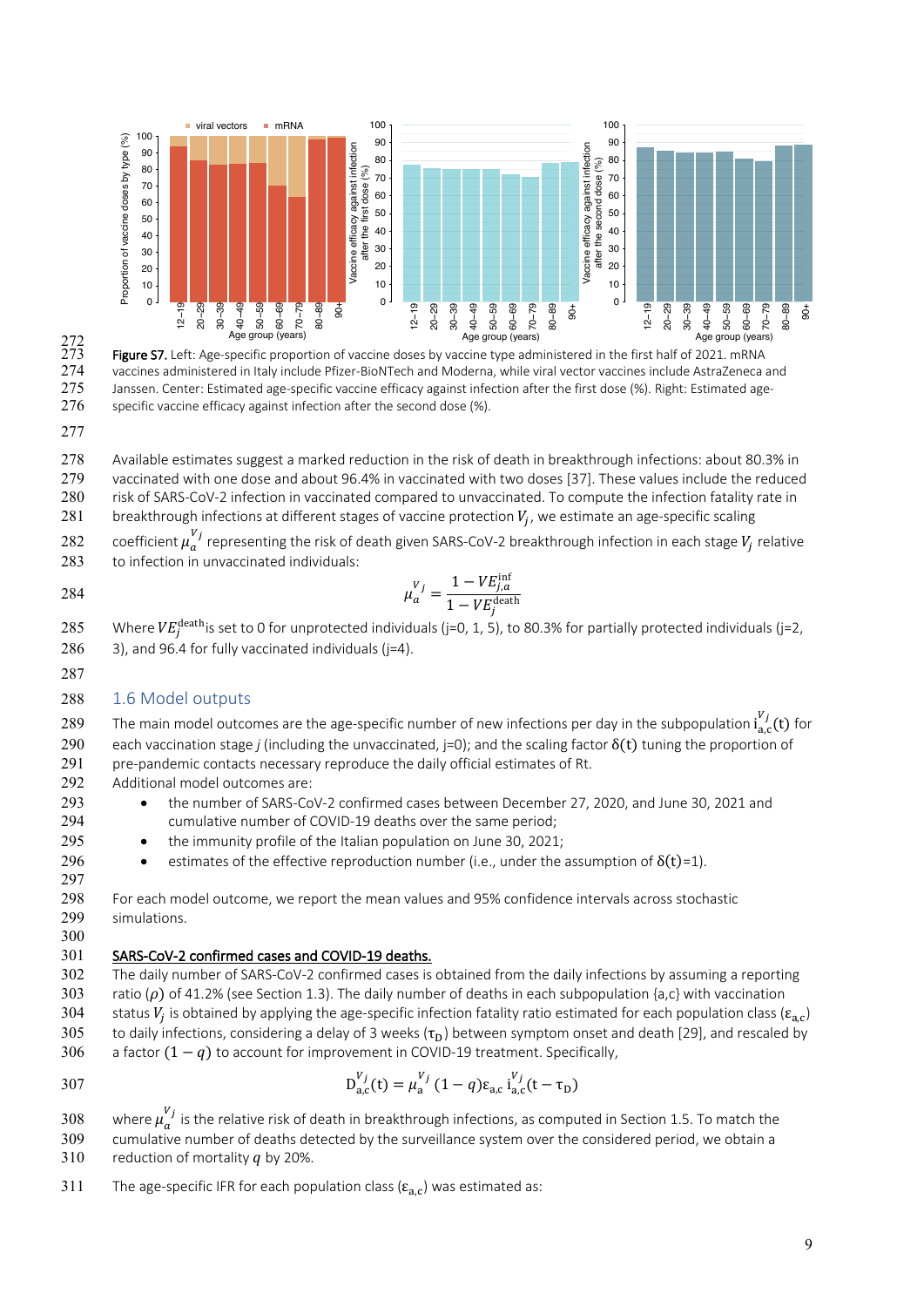313 where

- 314  $\bullet$   $\varepsilon_c$  denotes the overall IFR in class c, as estimated from Lombardy data [28].
- 315  $\varepsilon_a$  denotes the age-specific IFR as estimated independently of the presence of underlying conditions [28].

 $\varepsilon_{\text{a.c}} = \psi_c \cdot \varepsilon_a = v \cdot \varepsilon_c \cdot \varepsilon_a$ 

316 • the scale factor **v** is determined in such a way to minimize the root mean square error between  $\varepsilon_a$  and 317  $\tilde{\epsilon}_a = \sum_c P_{a,c} \cdot \epsilon_{a,c}$ , and  $P_{a,c}$  denotes the proportions of individuals of age a in class c in the Italian 318 demographics [26].

319 Eventually, we obtain  $\psi_{without}$ =0.20 for individuals without underlying conditions and  $\psi_{with}$ =1.16 for

320 individuals with underlying conditions, consistent with the overall relative risk  $\frac{\psi_{with}}{\psi_{without}}$  = 5.8 estimated in [28].

321 Effective reproduction number. For each time t, the effective reproduction number is computed as the 322 dominant eigenvalue of the Next Generation Matrix defined in Equation (1) by setting  $\delta(t) = 1$ , to account for 323 complete resumption of pre-pandemic contacts (i.e., in absence of interventions and behavioral change).

#### 324 1.7 No vaccination scenario

- 325 To evaluate the impact of the vaccination campaign, we need to define a suitable counterfactual scenario.
- 326 Simply removing vaccination from the model and letting the epidemics evolve in absence of interventions would
- 327 be an unrealistic scenario in terms of public health. Therefore, we chose as counterfactual a scenario where
- 328 governmental restrictions and individual behavior would result in the same epidemic trajectory as the one
- 329 observed in the presence of vaccination. We set the daily number of first doses  $d_{a}$  (t) to 0 for all t, and
- 330 recalibrated at each time step the value of  $\delta(t)$  necessary to match the time-series of the net reproduction 331 number estimated from surveillance data (Figure S2) [10, 24]. Then, we compared the obtained estimates of
- 332 social contacts, deaths, and effective reproduction number with those of the main analysis.
- 333

## 334 1.8 Future vaccination scenarios for the Delta variant

335 Summer 2021. We assess the combined effect of the replacement of Alpha by the Delta variant and of the 336 progression of the vaccination campaign in July and August.

- 337 To this aim, we estimate the reproduction number on September 7, 2021, accounting for the progression of
- 338 vaccination and assuming that the proportion of active pre-pandemic contacts has not changed during summer 339 2021.
- 340 The reproduction number can be computed through Equation 1 by:
- updating the SARS-CoV-2 immunity profile  $\frac{N_d^V j(t)}{N_d}$ 341 **•** updating the SARS-CoV-2 immunity profile  $\frac{a}{N_{\tilde{a}}}$  to account for the increment in age-specific 342 vaccination coverage between June 30, 2021, and September 7, 2021;
- 343 setting the proportion of active pre-pandemic contacts to the value estimated on June 30, 2021, i.e. 344  $\delta(t) = \delta(t^*)$  where  $t^*$  corresponds to June 30, 2021.
- 345 adding a multiplying scale factor  $(1 + \theta_{\text{Delta}})$  when assuming that the Delta variant is dominant. The 346 baseline value assumed for  $\theta_{\text{Delta}}$  is 50% [38-40].

 This estimate neglects the increase in natural immunity due to SARS-CoV-2 infection occurring during the summer. This choice is supported by the low viral circulation in Italy in the summer, with 322,191 reported cases between July 1 and September 7, 2021, corresponding to about 1.3% of the total Italian population being infected after accounting for underreporting. By comparison, about 13.3% of all Italians have been fully vaccinated over the same period. We also did not mechanistically model the transmission dynamics of SARS- CoV-2 during the summer months because of the complexities arising from the co-circulation of two distinct strains. For the purpose of our estimates, the specific dynamics of COVID-19 transmission in the summer is irrelevant. In fact, the reproduction numbers estimated here only depend on the profile of population immunity at the considered date.

356

357 Future vaccination scenarios. We provide estimates on the reproduction number to be expected for the Delta 358 variant under a set of vaccination scenarios  $\Omega$ , corresponding to different improvements of the vaccination 359 coverage with respect to September 7, 2021. Vaccination scenarios  $Ω$  are defined as follows: let Cov<sup>\*</sup>(a) be the 360 vaccination coverage achieved by September 7, 2021 in age group  $a$ , we define the age-specific vaccination

361 coverage in age group  $\alpha$  under scenario  $\Omega$  as: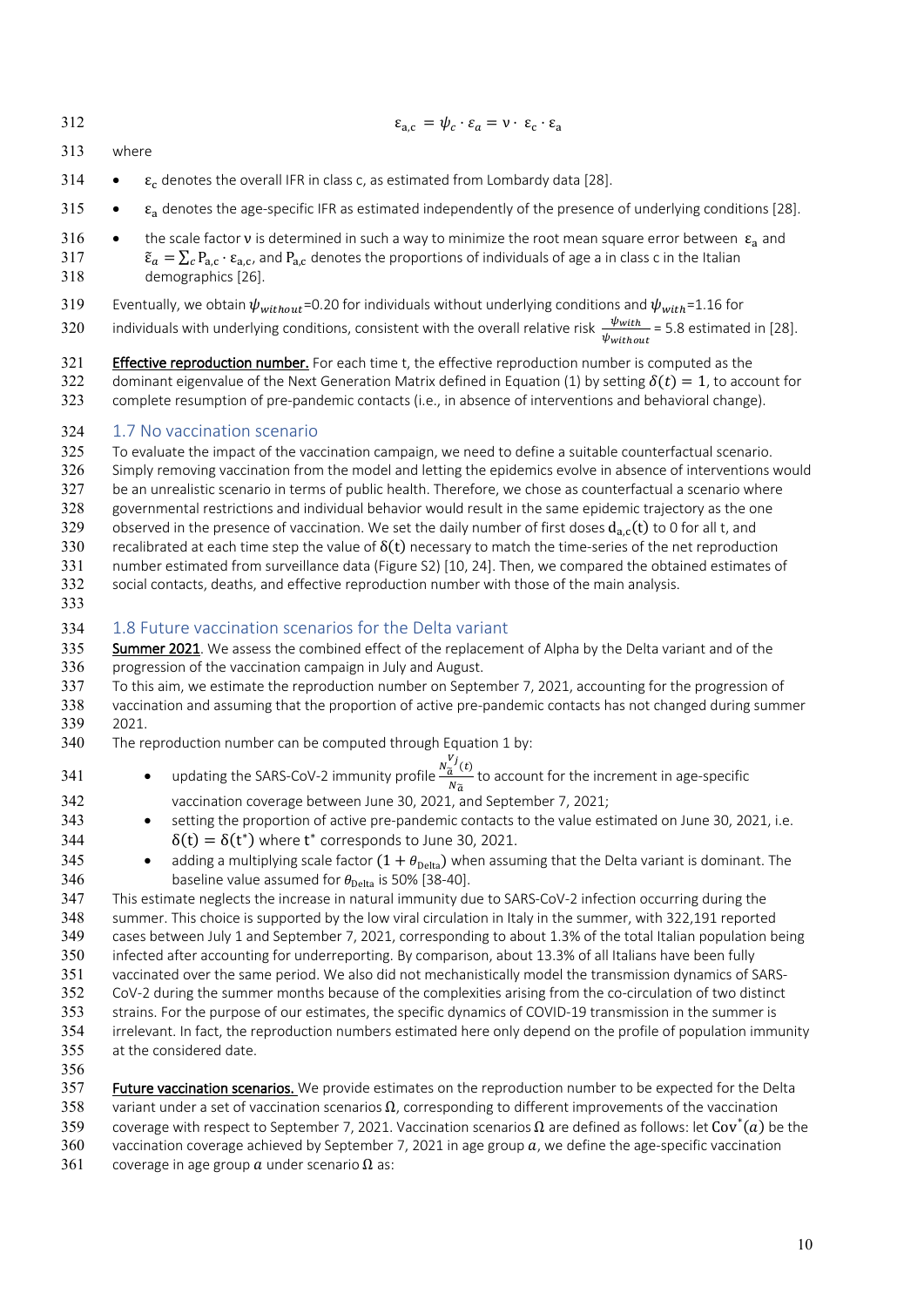$$
362 \qquad \qquad \text{Cov}(a,\Omega) = \begin{cases} 0 & \text{if } a < a_{MIN} \\ \max\{\text{Cov}^*(a), \Omega\} & \text{if } a \ge a_{MIN} \end{cases}
$$

363 where  $a_{MIN}$  is the minimum age to which the vaccine is administered (12 years in the baseline analysis, 5 years 364 when considering a pediatric vaccine). We explored values of  $\Omega$  between 60% and 100% with incremen when considering a pediatric vaccine). We explored values of Ω between 60% and 100% with incremental steps 365 of 5%.

366 For each vaccination scenario  $\Omega$ , we compute the reproduction number associated to different social contact

367 levels  $\delta^*$  (between 0% and 100% of pre-pandemic contacts, with incremental steps of 5%) as the dominant

368 eigenvalue of the Next Generation Matrix defined as:

369  
\n
$$
NGM(\delta^*,\Omega) = \frac{\beta(1+\theta_{\text{Alpha}})(1+\theta_{\text{Delta}})(1-\varphi)\delta^*}{\gamma} \begin{pmatrix} B_{\alpha,\tilde{\alpha}}^{V_0,V_0}(\Omega) & B_{\alpha,\tilde{\alpha}}^{V_0,V_0}(\Omega) & B_{\alpha,\tilde{\alpha}}^{V_0,V_0}(\Omega) & B_{\alpha,\tilde{\alpha}}^{V_0,V_0}(\Omega) & B_{\alpha,\tilde{\alpha}}^{V_0,V_0}(\Omega) & B_{\alpha,\tilde{\alpha}}^{V_0,V_0}(\Omega) \\ B_{\alpha,\tilde{\alpha}}^{V_0,V_0}(\Omega) & B_{\alpha,\tilde{\alpha}}^{V_0}(\Omega) & B_{\alpha,\tilde{\alpha}}^{V_0}(\Omega) & B_{\alpha,\tilde{\alpha}}^{V_0}(\Omega) & B_{\alpha,\tilde{\alpha}}^{V_0,V_0}(\Omega) & B_{\alpha,\tilde{\alpha}}^{V_0,V_0}(\Omega) \\ B_{\alpha,\tilde{\alpha}}^{V_0,V_0}(\Omega) & B_{\alpha,\tilde{\alpha}}^{V_0,V_0}(\Omega) & B_{\alpha,\tilde{\alpha}}^{V_0,V_0}(\Omega) & B_{\alpha,\tilde{\alpha}}^{V_0,V_0}(\Omega) & B_{\alpha,\tilde{\alpha}}^{V_0,V_0}(\Omega) \\ B_{\alpha,\tilde{\alpha}}^{V_0,V_0}(\Omega) & B_{\alpha,\tilde{\alpha}}^{V_0,V_0}(\Omega) & B_{\alpha,\tilde{\alpha}}^{V_0,V_0}(\Omega) & B_{\alpha,\tilde{\alpha}}^{V_0,V_0}(\Omega) & B_{\alpha,\tilde{\alpha}}^{V_0,V_0}(\Omega) & B_{\alpha,\tilde{\alpha}}^{V_0,V_0}(\Omega) \\ B_{\alpha,\tilde{\alpha}}^{V_0,V_0}(\Omega) & B_{\alpha,\tilde{\alpha}}^{V_0,V_0}(\Omega) & B_{\alpha,\tilde{\alpha}}^{V_0,V_0}(\Omega) & B_{\alpha,\tilde{\alpha}}^{V_0,V_0}(\Omega) & B_{\alpha,\tilde{\alpha}}^{V_0,V_0}(\Omega) & B_{\alpha,\tilde{\alpha}}^{V_0,V_0}(\Omega) \\ B_{\alpha,\tilde{\alpha}}^{V_0,V_0}(\Omega) & B_{\alpha,\tilde{\alpha}}^{V_0,V_0}(\Omega) & B_{\alpha,\tilde{\alpha}}^{V_0,V_0}(\Omega) & B_{\alpha,\
$$

370

371 where

372 
$$
B_{a,\tilde{a}}^{V_i,IV_j}(\Omega)=r_a C_{a,\tilde{a}}\left[1-VE_{i,a}^{inf}\right]\chi_{IV_j}\frac{N_a^{V_j}(\Omega)}{N_{\tilde{a}}}
$$

373 and  $N^{Vj}_{\tilde{a}}(\Omega)$  represents the number of individuals of age  $\tilde{a}$  with vaccination status  $V_j$  according to vaccination 374 scenario Ω.

As a baseline, we assume a transmissibility increase for the Delta variant with respect to Alpha ( $\theta_{\text{Delta}}$ ) equal to 376 50% [38-40]. Alternative values of  $\theta_{\text{Delta}}$  (i.e. 25% and 75%) are explored as sensitivity analy

50% [38-40]. Alternative values of  $\theta_{\text{Delta}}$  (i.e. 25% and 75%) are explored as sensitivity analyses.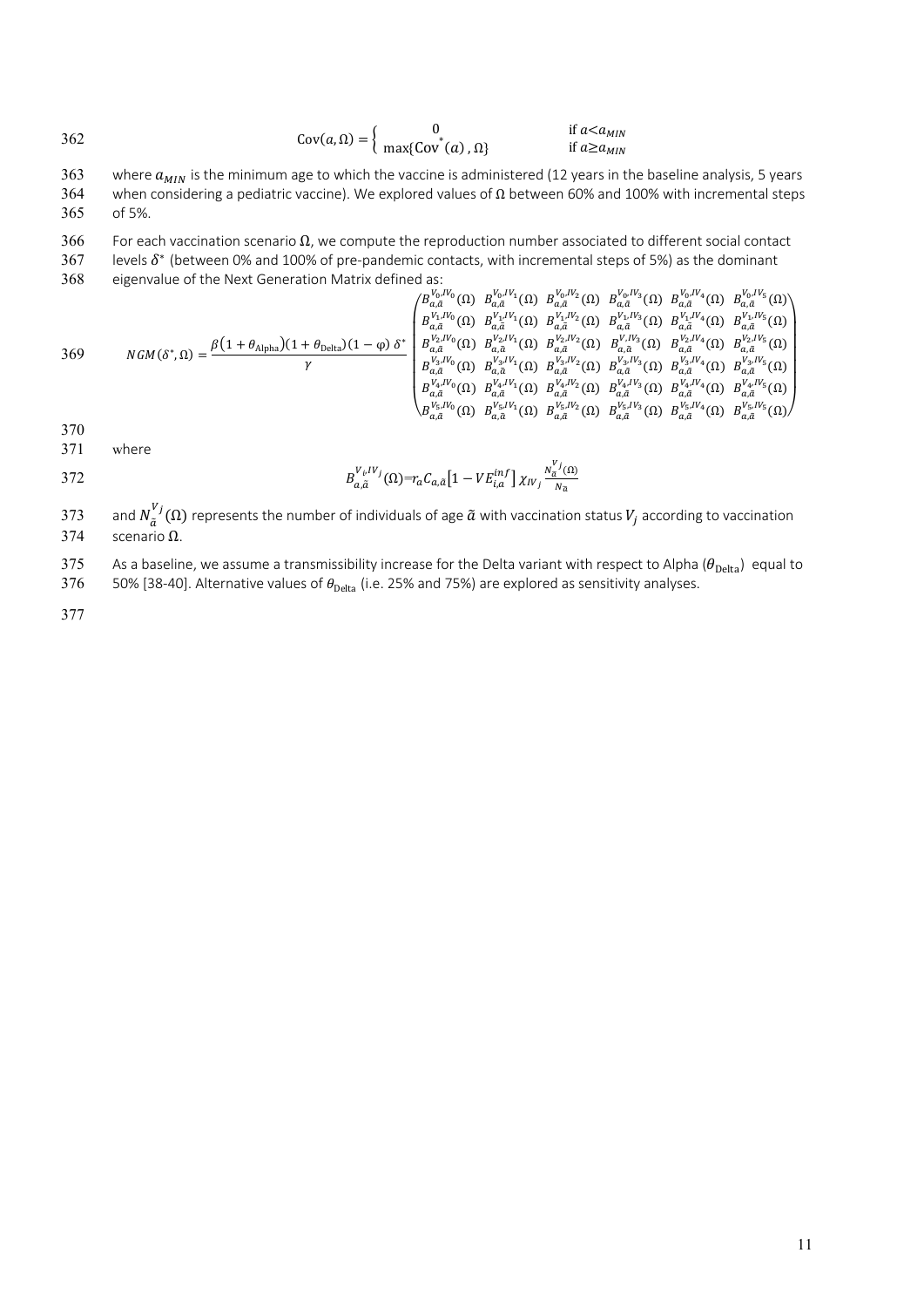## 378 2. Sensitivity analyses

#### 379 2.1 Description

- 380 We assess the robustness of our results with respect to alternative assumptions on:
- 381 the average duration of natural immunity  $(1/v_R)$ ;
- 382 the average duration of vaccine-induced immunity  $(1/v_v)$ ;
- 383 the relative infectiousness of SARS-CoV-2 breakthrough infections  $(\pi)$ ;
- 384 the natural immunity level at model initialization (end of December 2020)

385 Table S2 summarizes the main model parameters and assumptions in the baseline and in alternative sensitivity 386 analyses.

387<br>388

Table S2. Description of key parameters and assumption used in the model and in alternative scenarios

| Parameter description                                                                     | <b>Baseline</b>                                                                                                                                          | Alternative                                                                                  | Source                                |
|-------------------------------------------------------------------------------------------|----------------------------------------------------------------------------------------------------------------------------------------------------------|----------------------------------------------------------------------------------------------|---------------------------------------|
| Epidemiological                                                                           |                                                                                                                                                          |                                                                                              |                                       |
| Generation time $(1/\gamma)$                                                              | 6.6 days                                                                                                                                                 |                                                                                              | [9]                                   |
| Age-specific susceptibility to<br>infection $(r_a)$                                       | $r_a = 0.58$ (95%Cl 0.34-0.98) for<br>$a < 15$ years; $r_a = 1$ for $15 \leq$<br>$a < 65$ years; $r_a = 1.65$ (95%CI<br>1.03-2.65) when $a \ge 65$ years |                                                                                              | [4]                                   |
| Duration of immunity after SARS-<br>CoV-2 infection $(1/v_R)$                             | 2 years                                                                                                                                                  | 1 year<br>10 years                                                                           | $[7]$                                 |
| Age-group specific contact matrix<br>$(C_{a,\tilde{a}})$                                  | Contact matrix estimated for Italy<br>before the COVID-19 pandemic                                                                                       |                                                                                              | $[3]$                                 |
| Initially immune individuals by age                                                       | intermediate immunity scenario<br>(average $^{\sim}15\%$ )                                                                                               | low immunity scenario<br>(average ~8%)<br>high immunity scenario<br>(average $^{\sim}21\%$ ) | Estimated [1]<br>(see Section<br>1.3) |
| SARS-CoV-2 reporting ratio $(\rho)$                                                       | 41.2%                                                                                                                                                    |                                                                                              | Estimated (see<br>Section 1.3)        |
| <b>Vaccination</b>                                                                        |                                                                                                                                                          |                                                                                              |                                       |
| Number of doses                                                                           | $\overline{2}$                                                                                                                                           |                                                                                              |                                       |
| Delay between 1st dose and<br>achievement of vaccine efficacy                             | 14 days                                                                                                                                                  |                                                                                              | $[18]$                                |
| Interval between 1st and 2nd dose                                                         | 42 days                                                                                                                                                  |                                                                                              | [19, 20]                              |
| Delay between 2 <sup>nd</sup> dose and<br>achievement of vaccine efficacy                 | 7 days                                                                                                                                                   |                                                                                              | $[18]$                                |
| Efficacy against infection<br>immediately after 1st dose ( $VE_{1,a}^{inf}$ )             | 0% for all ages                                                                                                                                          | L.                                                                                           |                                       |
| Full efficacy against infection of 1st<br>dose ( $VE_{2,a}^{inf}$ )                       | Age-specific: average 75.5%<br>(range 70.6%-78.8%)                                                                                                       |                                                                                              | Estimated (see<br>Section 1.5)        |
| Efficacy against infection<br>immediately after 2 <sup>nd</sup> dose ( $VE_{3,a}^{inf}$ ) | Same as VE <sub>2.a</sub>                                                                                                                                |                                                                                              | Assumed                               |
| Full efficacy against infection of 2nd<br>dose ( $VE_{4,a}$ )                             | Age-specific: average 88.7%<br>(range 79.4%-88.7 %) - see<br>Section 1.5                                                                                 |                                                                                              | Estimated (see<br>Section 1.5)        |
| Efficacy against infection after<br>waning of vaccine protection<br>$(VE_{5,a})$          | 0% for all ages                                                                                                                                          |                                                                                              | Assumed                               |
| Relative infectiousness of SARS-<br>CoV-2 breakthrough infections $(\pi)$                 | 50%                                                                                                                                                      | 100%                                                                                         | [5,6]                                 |
| Duration of vaccine protection<br>$(1/v_{V})$                                             | 2 years                                                                                                                                                  | 1 year<br>10 years                                                                           | [8]                                   |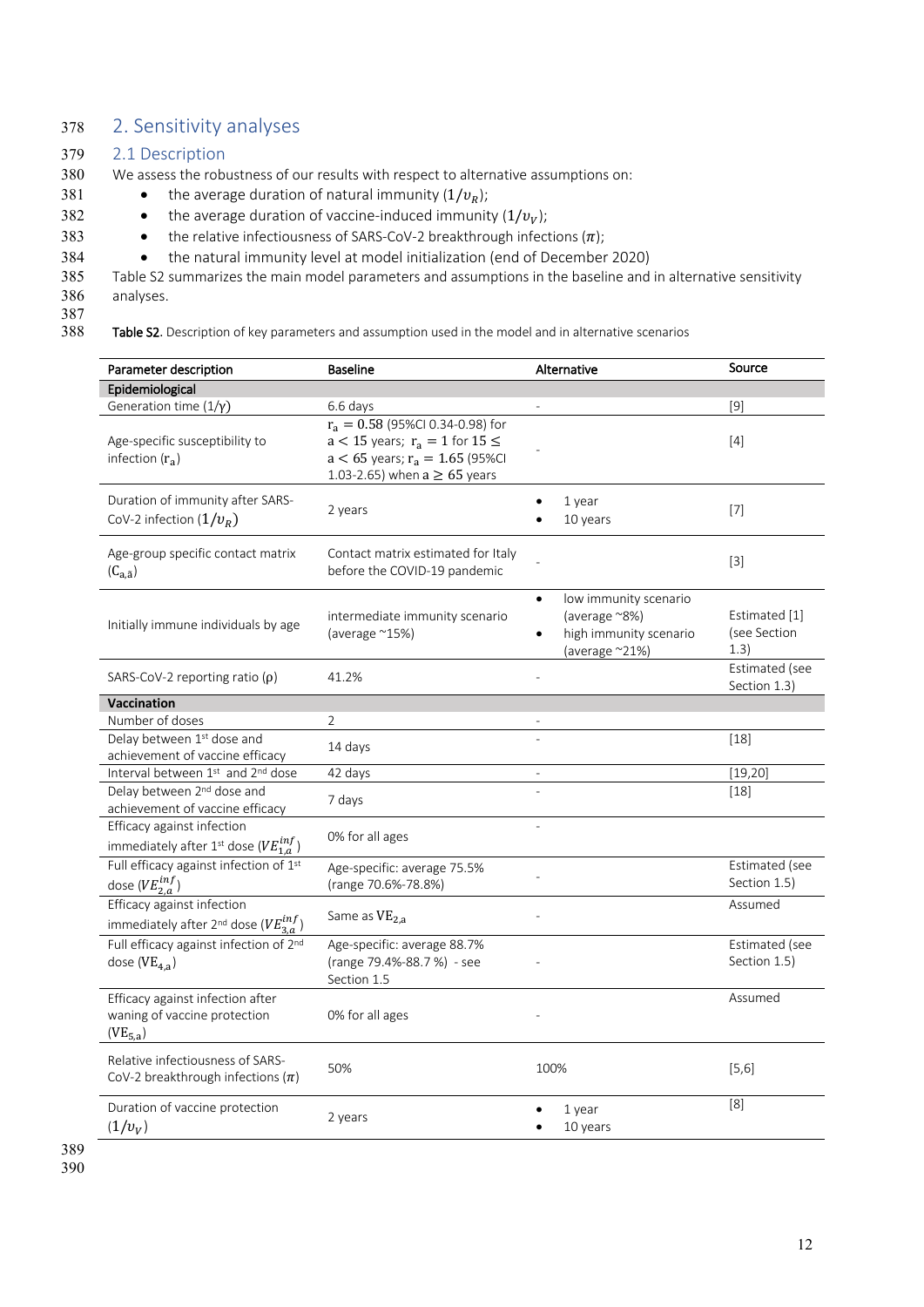#### 391 2.2 Results

- 392 Figure S8-S10 shows that model results are most sensitive to the duration of natural immunity and the initial
- 393 immunity profile, but that overall the estimates are quite robust. In particular, the estimate for June 30, 2021 of
- 394 the average proportion of fully susceptible individuals ranges between 34% and 38% (Figure S8), that of social
- 395 contacts ranges between 44% and 53% of pre-pandemic contacts (Figure S9) and that of the effective
- 396 reproduction number ranges between 1.7 and 2.1 (Figure S10).
- 397 Results obtained for future vaccination scenarios suggest that, if the vaccine did not reduce the infectiousness
- 398 of breakthrough infections, the social contact levels that could be achieved without causing an epidemic would
- 399 be about 45-65% (depending on the coverage scenario) compared to 55%-70% for the baseline (Figure S11).
- 400 The duration of vaccine-induced protection affects very marginally results for the prospective vaccination
- 401 scenarios (Figure S12), due to the fact that the majority of vaccines have been administered too recently for
- 402 waning to have a major effect. On the other hand, shorter duration of natural immunity, or a lower level of 403 natural immunity at model initialization, would result in a slightly lower level of social contacts that could be
- 404 resumed without causing an epidemic (namely, 50-70% for a duration of immunity of 1 year and 50-70% for an
- 405 initial immunity profile that is lower than estimated see Figures S13-S14, left panels).



#### 406

407 Figure S8. Estimated immunity profile of the overall Italian population on June 30, 2021 for the baseline analysis and for the 408 sensitivity analyses considered. Individuals who have been infected after being vaccinated or who have been vaccinated

409 despite still having a protection from infection are counted under the natural protection bar; individuals who have never

- 410 been infected or who have lost their natural protection and were vaccinated (partially or fully) are included under the
- 411 vaccine-induced protection bar; individuals who were never vaccinated nor infected, or who were infected but lost their
- 412 natural protection, or who were vaccinated but lost their vaccine-induced protection are included under the fully susceptible
- 413 bar.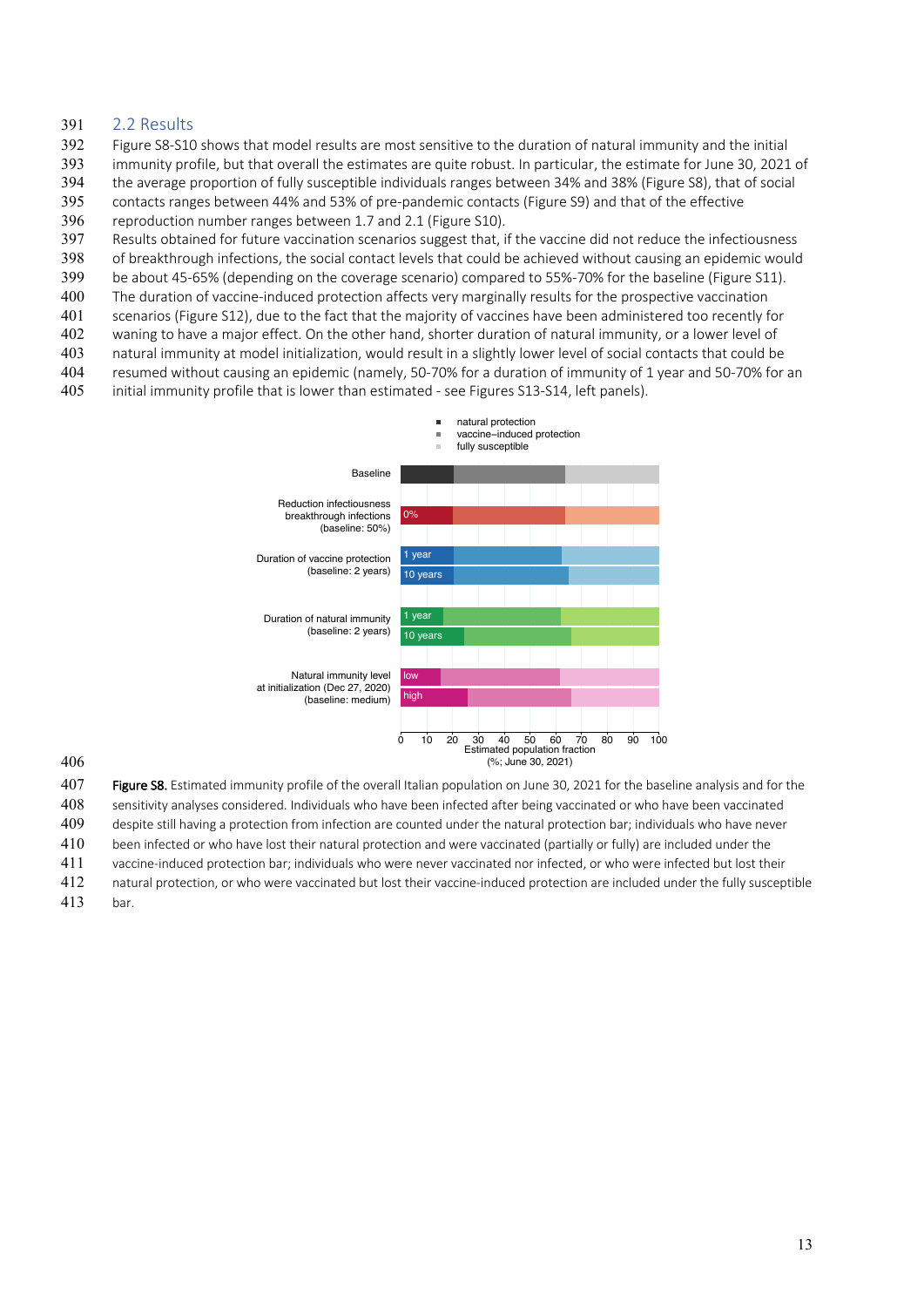

- 415 Figure S9. Estimated active social contacts on June 30, 2021, as a proportion of pre-pandemic contacts for the baseline<br>416 analysis and for the sensitivity analyses considered. Bars: mean estimates; horizontal lines:
- analysis and for the sensitivity analyses considered. Bars: mean estimates; horizontal lines: 95% CI.



 $\frac{417}{418}$ 

- 418 Figure S10. Effective reproduction number (i.e., under complete resumption of pre-pandemic contacts) on June 30, 2021 for<br>419 the baseline analysis and for the sensitivity analyses considered. Bars: mean estimates; hor
- the baseline analysis and for the sensitivity analyses considered. Bars: mean estimates; horizontal lines: 95% CI.
- 420
- 421
- 422
- 423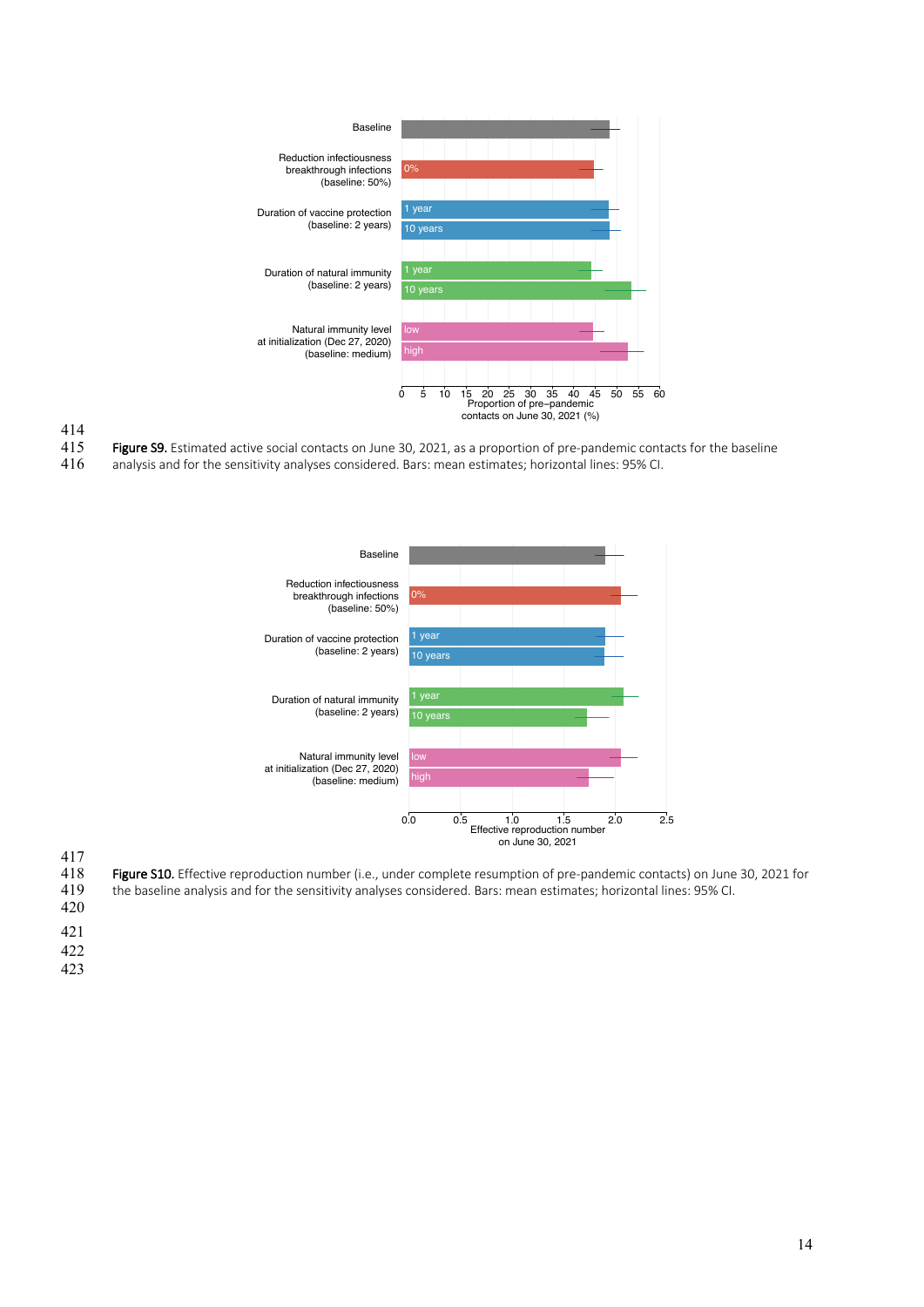

424

425 Figure S11. Sensitivity analysis with respect to the relative infectiousness of SARS-CoV-2 breakthrough infections (π=100%).

426 Heatmap of the estimated reproduction number for different vaccination scenarios (x axis) and different levels of social<br>427 activity (y axis). Contour lines discriminate different values of the reproduction number. Th 427 activity (y axis). Contour lines discriminate different values of the reproduction number. The thicker contour line represents 428 the epidemic threshold of 1. the epidemic threshold of 1.



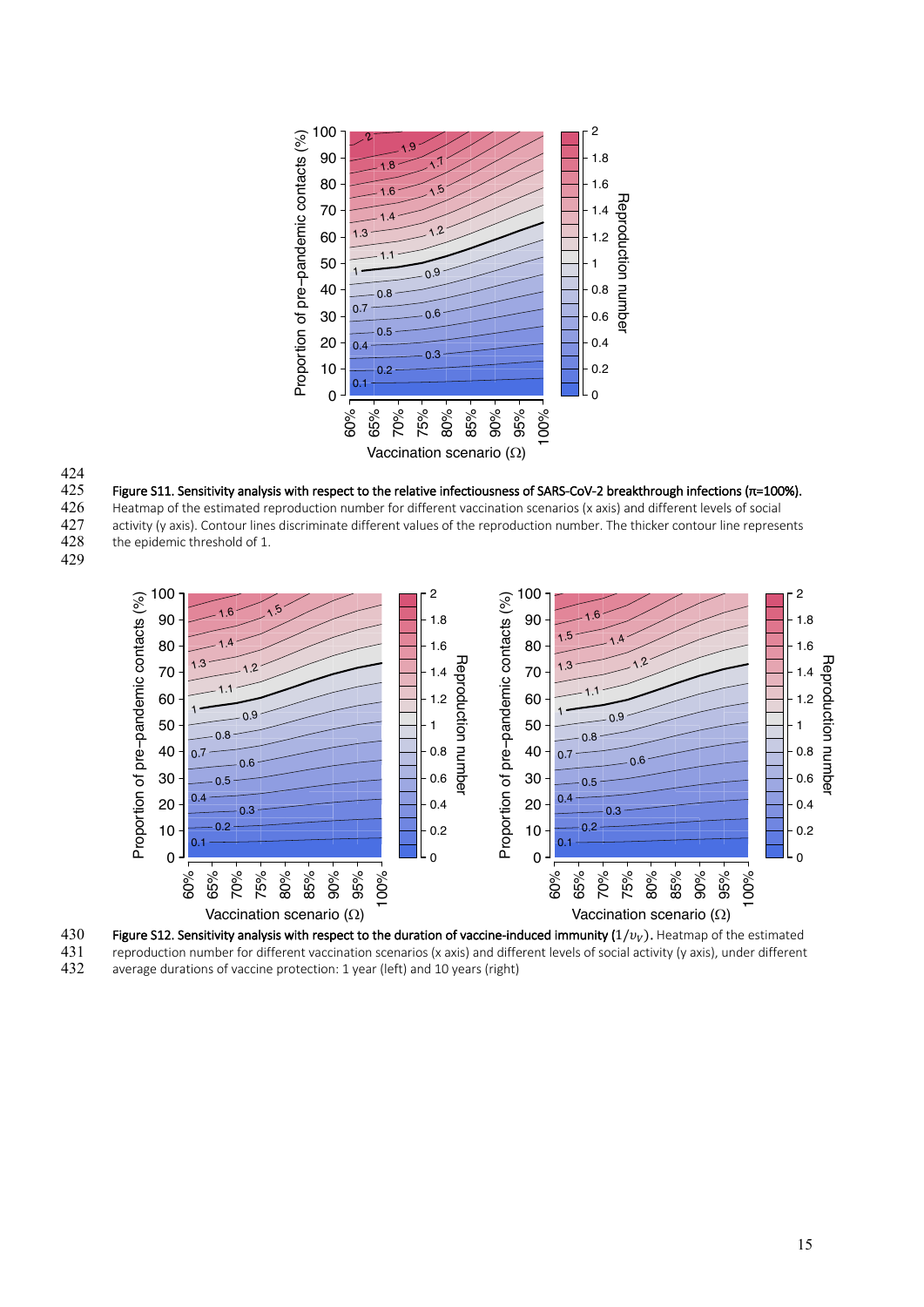

 $434$  Figure S13. Sensitivity analysis with respect to the duration of natural immunity ( $1/v_R$ ). Heatmap of the estimated 435 reproduction number for different vaccination scenarios (x axis) and different levels of social activity (y axis), under different 436 average durations of natural immunity: 1 year (left) and 10 years (right).



# 437<br>438

441 442

Figure S14. Sensitivity analysis with respect to the level of initial immunity. Heatmap of the estimated reproduction number 439 for different vaccination scenarios (x axis) and different levels of social activity (y axis), under different initial levels of natural 440 immunity: low immunity scenario (left) and high immunity scenario (right).

## 443 References

- 444 1. Marziano, V. et al. Retrospective analysis of the Italian exit strategy from COVID-19 lockdown. Proc. 445 Natl Acad. Sci. 118, e2019617118 (2021). 446 2. Yang, J. et al. Despite vaccination, China needs non-pharmaceutical interventions to prevent 447 widespread outbreaks of COVID-19 in 2021. Nat. Hum. Behav. 5, 1009–1020 (2021).
- 448 3. Mossong, J. et al. Social contacts and mixing patterns relevant to the spread of infectious diseases. 449 PLoS Med. 5, e74 (2008).
- 450 4. Hu, S. et al. Infectivity, susceptibility, and risk factors associated with SARS-CoV-2 transmission under 451 intensive contact tracing in Hunan, China. Nat. Commun. 12, 1533 (2021).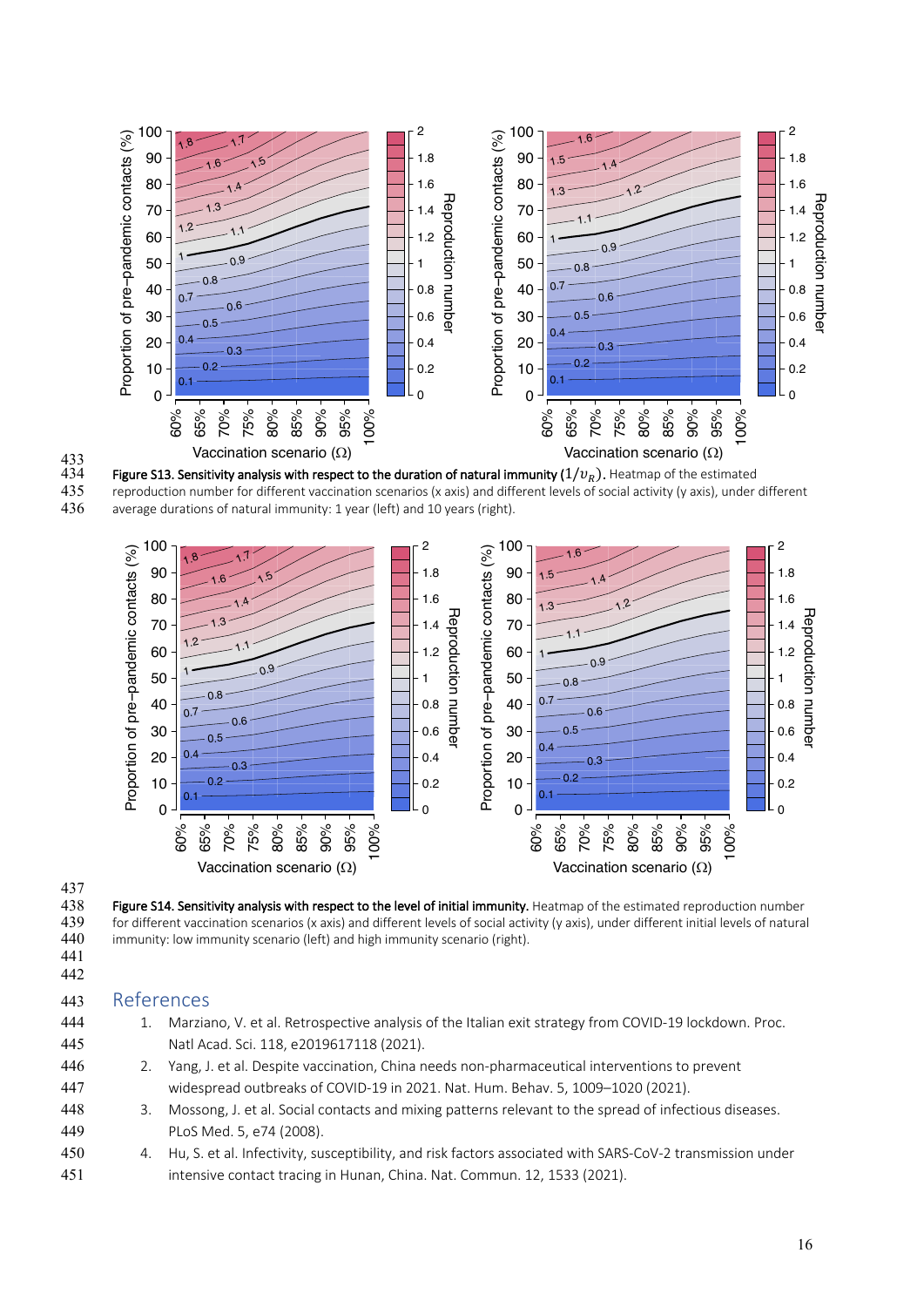| 452        | 5. | Harris, R.J., Hall, J.A., Zaidi, A., Andrews, N.J., Dunbar, J. K., Dabrera, G. Effect of Vaccination on                                            |
|------------|----|----------------------------------------------------------------------------------------------------------------------------------------------------|
| 453        |    | Household Transmission of SARS-CoV-2 in England. N. Engl. J. Med. 385(8):759-760. doi:                                                             |
| 454        |    | 10.1056/NEJMc2107717 (2021).                                                                                                                       |
| 455        | 6. | Lipsitch, M. & Kahn, R. Interpreting vaccine efficacy trial results for infection and transmission. Vaccine,                                       |
| 456        |    | 39(30): 4082-4088 (2021).                                                                                                                          |
| 457        | 7. | Hall, V. J. et al. SARS-CoV-2 infection rates of antibody-positive compared with antibody-negative                                                 |
| 458        |    | health-care workers in England: a large, multicentre, prospective cohort study (SIREN). Lancet 397,                                                |
| 459        |    | 1459-1469 (2021).                                                                                                                                  |
| 460        | 8. | Andrews, N. Vaccine effectiveness and duration of protection of Comirnaty, Vaxzevria and Spikevax                                                  |
| 461        |    | against mild and severe COVID-19 in the UK. medRxiv. doi:                                                                                          |
| 462        |    | https://doi.org/10.1101/2021.09.15.21263583 (2021).                                                                                                |
| 463        | 9. | Cereda, D. et al. The early phase of the COVID-19 outbreak in Lombardy, Italy.                                                                     |
| 464        |    | https://arxiv.org/pdf/2003.09320.pdf (2020).                                                                                                       |
| 465        |    | 10. Riccardo, F. et al. Epidemiological characteristics of COVID-19 cases and estimates of the reproductive                                        |
| 466        |    | numbers 1 month into the epidemic, Italy, 28 January to 31 March 2020. Eurosurveillance 25, 2000790                                                |
| 467        |    | (2020).                                                                                                                                            |
| 468        |    | 11. Guzzetta, G. et al. Impact of a nationwide lockdown on sars-cov-2 transmissibility, Italy. Emerg. Infect.                                      |
| 469        |    | Dis. 27, 267 (2021).                                                                                                                               |
| 470        |    | 12. Stefanelli P. et al. Co-circulation of SARS-CoV-2 Alpha and Gamma variants in Italy, February-March                                            |
| 471<br>472 |    | 2021. Eurosurveillance (in press).<br>13. Volz, E. et al. Assessing transmissibility of SARS-CoV-2 lineage B.1.1.7 in England. Nature 593, 266-269 |
| 473        |    | (2021).                                                                                                                                            |
| 474        |    | 14. Davies, N. G. et al. Estimated transmissibility and impact of SARS-CoV-2 lineage B.1.1.7 in England.                                           |
| 475        |    | Science https://doi.org/10.1126/science.abg3055 (2021).                                                                                            |
| 476        |    | 15. Gaymard, A. et al. Early assessment of diffusion and possible expansion of SARS-CoV-2 Lineage                                                  |
| 477        |    | 201/501Y. V1 (B. 1.1. 7, variant of concern 202012/01) in France, January to March 2021.                                                           |
| 478        |    | Eurosurveillance, 26(9):2100133 (2021).                                                                                                            |
| 479        |    | 16. Galloway, S. E. et al. Emergence of SARS-CoV-2 B.1.1.7 lineage-United States, December 29, 2020 -                                              |
| 480        |    | January 12, 2021. Morbidity and Mortality Weekly Report. 2021 Jan 22;70(3):95.                                                                     |
| 481        |    | 17. Struttura Commissariale per l'Emergenza Covid-19. Open data on COVID-19 vaccination in Italy.                                                  |
| 482        |    | https://github.com/italia/covid19-opendata-vaccini. Accessed on October 15, 2021                                                                   |
| 483        |    | 18. Dagan N, Barda N, Kepten E, Miron O, Perchik S, Katz MA, et al. BNT162b2 mRNA Covid-19 vaccine in a                                            |
| 484        |    | nationwide mass vaccination setting. N Engl J Med. 2021 Feb 24.                                                                                    |
| 485        |    | https://doi.org/10.1056/NEJMoa2101765.                                                                                                             |
| 486        |    | 19. Trasmissione parere del CTS in merito alla estensione dell'intervallo tra le due dosi dei vaccini a mRNA                                       |
| 487        |    | e alla seconda dose del vaccino Vaxzevria. Available at:                                                                                           |
| 488        |    | https://www.trovanorme.salute.gov.it/norme/renderNormsanPdf?anno=2021&codLeg=80236&parte=                                                          |
| 489        |    | 1%20&serie=null.                                                                                                                                   |
| 490        |    | 20. Joint Committee on Vaccination and Immunisation (UK). Optimising the COVID-19 vaccination                                                      |
| 491        |    | programme for maximum short-term impact. Available at:                                                                                             |
| 492        |    | https://www.gov.uk/government/publications/prioritising-the-first-covid-19-vaccine-dose-jcvi-                                                      |
| 493        |    | statement/optimising-the-covid-19-vaccination-programme-for-maximum-short-term-impact.                                                             |
| 494        |    | 21. Diekmann, O., Heesterbeek, J. A. P. & Metz, J. A. On the definition and the computation of the basic                                           |
| 495        |    | reproduction ratio R0 in models for infectious diseases in heterogeneous populations. J. Math Biol. 28,                                            |
| 496        |    | 365-382 (1990).                                                                                                                                    |
| 497        |    | 22. Diekmann, O., Heesterbeek, J. A. & Roberts, M. G. The construction of next-generation matrices for                                             |
| 498        |    | compartmental epidemic models. J. R. Soc. Interface 7, 873-885 (2010).                                                                             |
| 499        |    | 23. Marziano, V., Poletti, P., Trentini, F., Melegaro, A., Ajelli, M. & Merler, S. Parental vaccination to reduce                                  |
| 500        |    | measles immunity gaps in Italy. Elife. 2019 Sep 3;8:e44942.                                                                                        |